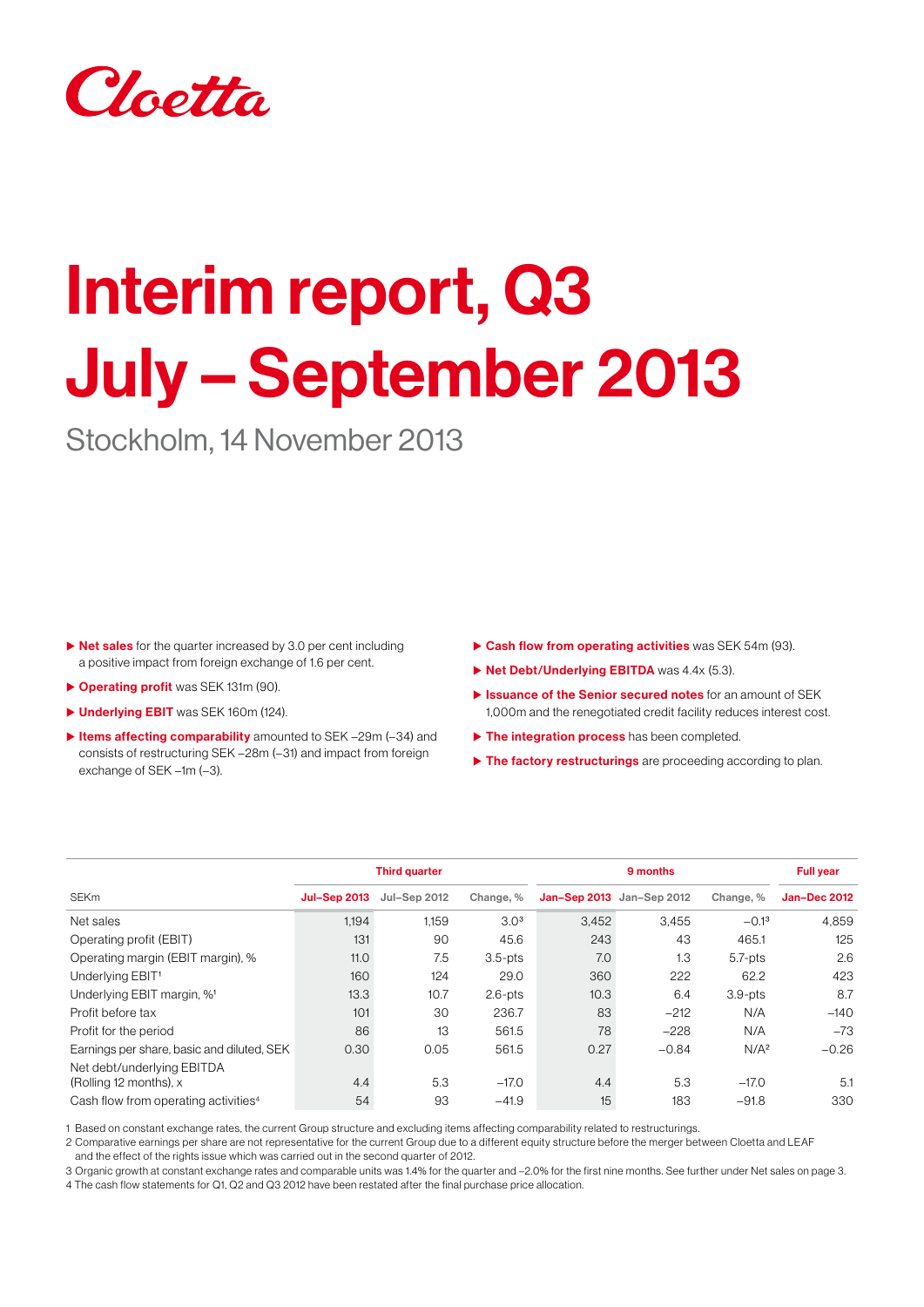### Message from the CEO

#### Sales growth of 3.0 per cent and realised synergies contributed to an improvement in underlying operating profit (EBIT) compared to the previous year for the fourth consecutive quarter.

The company's underlying operating profit (EBIT) improved to SEK 160m (124) for the quarter. The improvement in earnings is mainly due to realised synergies from the merger, as well as factory restructurings, but was also fuelled by increased sales. Operating profit increased to SEK 131m (90).

The EBIT margin for the quarter strengthened to 11.0 per cent (7.5). The underlying EBIT margin for the quarter was 13.3 per cent (10.7). Cash flow from operating activities totalled SEK 54m (93). The change is mainly due to significantly increased sales in the second half of the quarter.

#### THE CONFECTIONERY MARKET

Development in the confectionery market was somewhat better in the quarter, leading to growth in most of our markets. It should be noted that the Italian market showed slight growth for the first time in many months. However, the Finnish total market has continued to perform weakly. Overall, we remain cautious about market development in the near future.

#### INCREASED FOCUS on profitable growth

As we approach the completion of the integration process and factory restructurings, we can once again focus our efforts on achieving profitable growth. During the quarter, we increased our marketing investments and launched several new products. Sales rose by 3.0 per cent during the quarter. Adjusted for foreign exchange effects, sales improved by 1.4 per cent. Sales increased in Sweden, Denmark, Finland, Germany, the UK and Italy, but decreased somewhat in the Netherlands and in Norway.

The sales growth in Sweden was driven by several successful product launches. Despite challenging market conditions in Finland, we managed to grow our sales during the quarter. For the second consecutive quarter, Cloetta's sales increased in Italy, which is due to both improved market development and a positive reception of the re-launch of the brand Dietorelle. It is too early to say whether this is a break of trends, since Cloetta's traditionally large sales of seasonal products in Italy take place during the fourth quarter. The lower sales in the Netherlands are explained by a weak chewing gum market and the decline in sales in Norway is primarily an effect of the discontinued distribution of a third-party brand.

#### REFINANCING reduces borrowing costs and improves operational flexibility

During the quarter, the company's terms for the existing borrowing facility were renegotiated in conjunction with the issuance

of a senior secured note (corporate bond) of SEK 1,000m. The net proceeds from the bond have been used to refinance existing debt. The renegotiated borrowing terms, in combination with the issuance of the bond, will reduce the company's borrowing costs over time, extend the debt maturity profile and increase operational flexibility. The improved terms for the existing debt and the fact that the bond issuance was significantly oversubscribed clearly demonstrate the attractiveness of Cloetta as an investment in the debt capital market.

#### Completed efficiency improvements give us good opportunities to meet our goals

It is satisfying to report that the integration process has been essentially completed. The only remaining activity is the on-going insourcing of Tupla production into Liungsbro. Overall, the integration process has been smoother and faster than anticipated when we presented the merger almost two years ago. During the process, we believe that we have developed an effective model for business integration.

The restructuring process in the supply chain is proceeding according to plan. Matching of products from the factory in Gävle, which we intend to close in the first quarter of 2014, has been essentially completed and most of these products are now being test run in the receiving factories in Ljungsbro, Sweden, and Levice, Slovakia.

The integration and restructuring costs, which have been estimated at approximately SEK 450m, are expected to cease in the second quarter of next year.

It is encouraging that Cloetta has shown growth in sales during the quarter. Aside from successfully completing the closure of the factory in Gävle, our focus is now on profitable growth. This growth can be driven both organically or via acquisitions. Overall, given Cloetta's strong position in the market and current performance, I remain convinced that we have good opportunities to meet our established financial goals.



Bengt Baron, President and CEO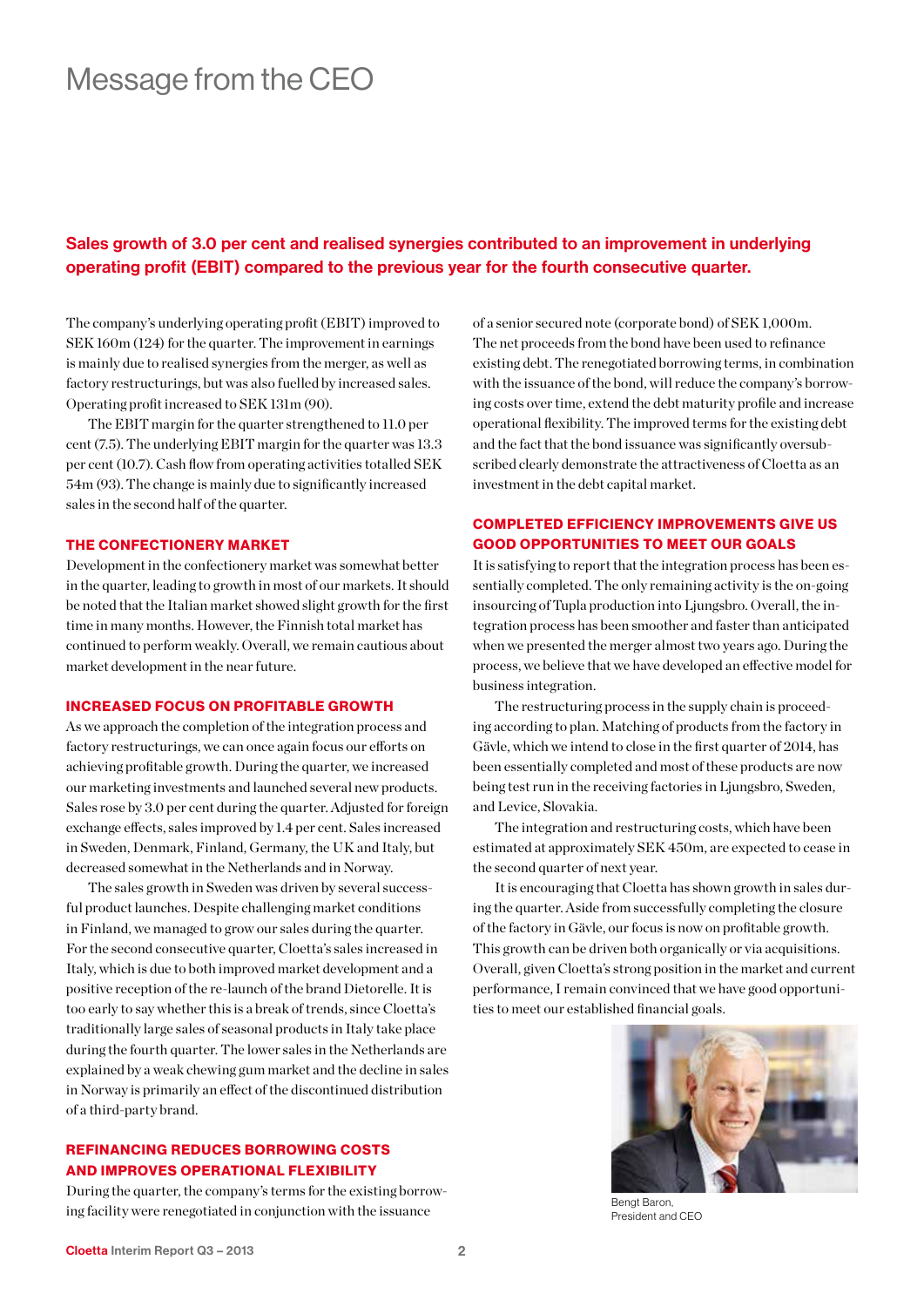### Financial overview

#### THE FINANCIAL YEAR

This interim report includes the consolidated financial statements of the Cloetta Group for the period from 1 January to 30 September 2013. Since Cloetta's acquisition of LEAF is accounted for as a reverse acquisition, the consolidated comparative figures up to 15 February 2012 are those for Cloetta Holland B.V. (formerly known as LEAF Holland B.V.). The consolidated comparative figures from 16 February 2012 onwards are those for both Cloetta Holland B.V. and the former Cloetta Group. For this reason, the comparative figures for the first three quarters are not entirely comparable.

The comparative figures for the Parent Company are those for the legal acquirer, i.e. Cloetta AB. For the Parent Company, this interim report covers the period from 1 January to 30 September 2013 in accordance with the Parent Company's financial year. The comparative figures for the Parent Company cover the period from 1 September 2011 to 30 September 2012 in accordance with the Parent Company's financial year.

#### THIRD QUARTER DEVELOPMENTS

#### Amended financing structure

In the third quarter the credit facility agreement with Svenska Handelsbanken was renegotiated. The amended terms will amongst other things reduce the cost of borrowings and increase operating flexibility. Furthermore, this will allow Cloetta to make dividend payments as soon as the net debt/EBITDA ratio is 4.0x or lower, taking into account the proposed distribution of dividends. However, Cloetta's financial target to have a net debt/ EBITDA ratio of around 2.5x, before paying dividends, remains unchanged. The amendments to the credit facility agreement do not affect the amount or maturity of the credit facilities.

In addition to the renegotiated credit facility agreement, Cloetta AB (publ) announced on 6 September 2013 the placement of senior secured notes amounting to SEK 1,000m with a final maturity in September 2018 (the "Notes"). The Notes bear interest at a floating rate of three-month STIBOR plus 3.10 per cent. In accordance with the terms and conditions of the Notes, the Notes have been issued, listed and admitted for trading on the corporate bond market of the NASDAQ OMX Stockholm as of 17 September 2013. The net proceeds from the placement of the Notes have been used to repay the Senior A facility in full and reduce the overdraft facility.

#### Net sales

Net sales for the third quarter grew by SEK 35m to SEK 1,194m (1,159) compared to the same period of last year. Adjusted for changes in exchange rates, sales increased by 1.4 per cent in the quarter.

Sales were up in Sweden, Denmark, Finland, Germany, the UK and Italy, but decreased in the Netherlands and Norway.

Sales in Sweden showed positive development, partly owing to several successful new product launches. Despite weak market conditions, sales increased in Finland. Sales in Italy rose as a result of both improved market development and a positive reception for new product launches. The lower sales in the Netherlands are explained by a weak chewing gum market and the decline in sales in Norway is primarily an effect of the discontinued distribution of a third-party brand.

| Changes in net sales, %   |     | <b>Jul-Sep 2013</b> Jan-Sep 2013 |
|---------------------------|-----|----------------------------------|
| Changes in exchange rates | 1.6 | $-12$                            |
| Structural changes        | 0.0 | 3.1                              |
| Organic growth            | 14  | $-20$                            |
| Total                     | 3.0 | -0.1                             |

#### Gross profit

Gross profit amounted to SEK 453m (429), which is equal to a gross margin of 37.9 per cent (37.0).

#### Operating profit

Operating profit was SEK 131m (90). The increase is mainly due to realised synergies from the merger, as well as factory restructurings, but was also fuelled by increased sales.

#### Underlying EBIT

Underlying EBIT amounted to SEK 160m (124). The increase is mainly due to realised synergies from the merger, as well as factory restructurings, but was also fuelled by increased sales.

#### Items affecting comparability

Operating profit for the third quarter includes total items affecting comparability of SEK –29m (–34). These consists of restructuring costs of SEK –28m (–31) and exchange differences of SEK  $-1m(-3)$ .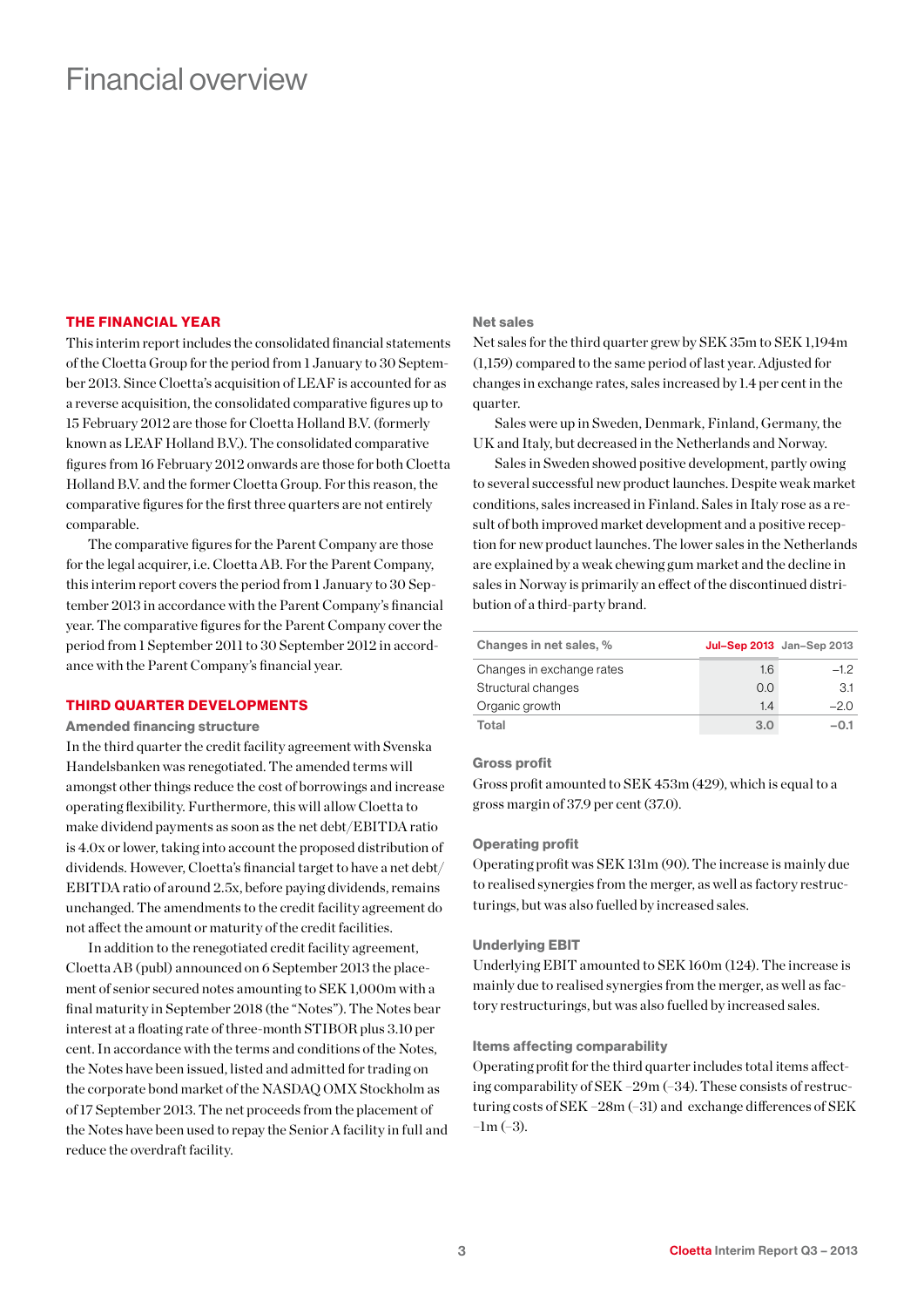#### Net financial items

Net financial items for the quarter amounted to SEK –30m (–60). Net financial items were positively affected by exchange differences on borrowings and cash in an amount of SEK 34m (–14). As of 19 July 2013 hedge accounting (hedges of net investments in foreign operations) is applied, reducing the volatility of net financial items caused by the revaluation of monetary assets and liabilities as of that date.

The positive impact was partly offset by the full amortisation of the remaining capitalised financing cost for the Senior A facility for an amount of SEK 18m during the quarter. The Senior A facility was fully repaid in the quarter and, as a consequence, the capitalised financing costs have been amortised in full.

#### Profit for the period

Profit for the period was SEK 86m (13), which is equal to basic and diluted earnings per share of SEK 0.30 (0.05). Income tax for the period was SEK –15m (–17).

#### DEVELOPMENT IN THE FIRST THREE QUARTERS OF THE YEAR

#### Net sales

Net sales for the first three quarters decreased by SEK 3m to SEK 3,452m (3,455) compared to the same period last year. Adjusted for foreign exchange effects and structural changes, sales decreased by 2.0 per cent in the first three quarters.

Sales increased or were relatively stable in most of the markets, but decreased in Norway, Denmark and the UK.

#### Gross profit

Gross profit amounted to SEK 1,310m (1,228), which is equal to a gross margin of 37.9 per cent (35.5).

#### Operating profit

Operating profit was SEK 243m (43). The increase is attributable to synergies from the merger, factory restructurings and price increases implemented during 2012 in order to offset increased raw material prices.

#### Underlying EBIT

Underlying EBIT amounted to SEK 360m (222). The increase was driven by synergies from the merger, factory restructurings and price increases to offset increased raw material prices.

#### Items affecting comparability

Operating profit for the first three quarters includes total items affecting comparability of SEK –117m (–179). These consist of restructuring costs of SEK –112m (–187) and exchange differences of SEK –5m (8).

#### Net financial items

Net financial items for the first three quarters amounted to SEK –160m (–255). The improvement is mainly a result of lower interest expenses on loans from former shareholders in LEAF. These loans were converted into equity on 15 February 2012, for which reason no interest arose in the first three quarters of 2013. Total interest on these loans in the same period of last year amounted to SEK –61m. In addition to the impact of the lower interest expenses, net financial items were positively affected by lower amortisation of financing costs of SEK 33m (47), despite the full amortisation of the Senior A related financing cost in the third quarter 2013 of SEK 18m. In 2012 additional financing costs of SEK 38m were amortised in connection with the refinancing as part of the merger between Cloetta and LEAF. The interest expenses on borrowings (including the impact of interest swaps) had a positive effect on net financial items of SEK 18m. Net financial items were also positively affected by lower exchange differences on borrowings and cash for an amount of SEK –7m (–19). The total of all other financial expenses had a negative effect of SEK 10m on net financial items.

#### Profit for the period

Profit for the first three quarters was SEK 78m (–228), which is equal to basic and diluted earnings per share of SEK 0.27 (–0.84). Income tax for the first three quarters was SEK –5m  $(-16)$ .



Underlying EBIT

#### Net sales





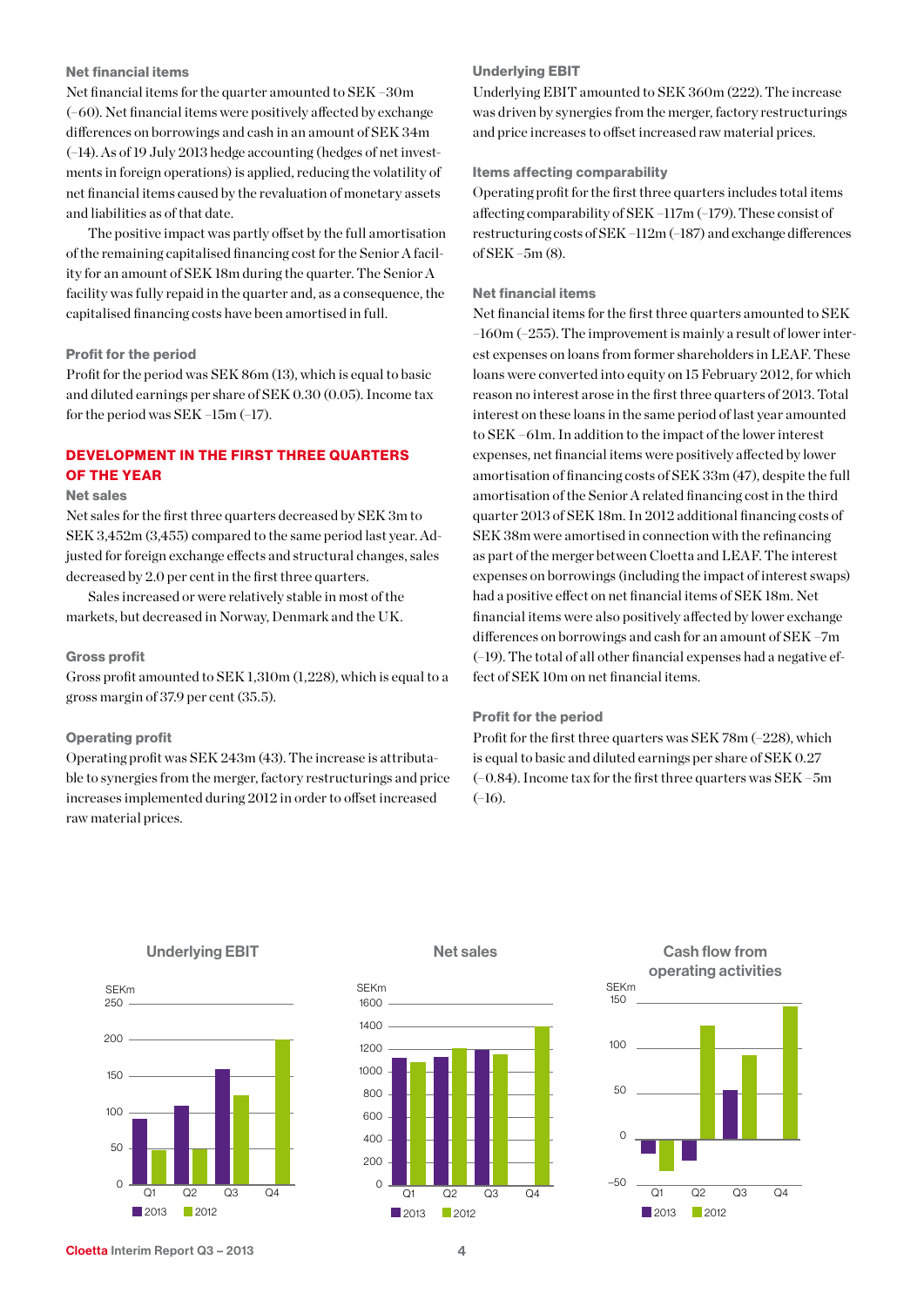#### Acquisitions and divestments

The factories in Aura, Finland, and Alingsås, Sweden, were sold during the first quarter. Five properties were sold in Ljungsbro, Sweden.

In the second quarter Cloetta AB acquired the British candy company FTF Sweets Ltd, which owns the brand Goody Good Stuff. Goody Good Stuff was launched in 2010 and has its core markets in the UK and the US.

#### CASH FLOW FROM OPERATING AND INVESTING ACTIVITIES

#### Cash flow for the third quarter

Cash flow from operating activities for the third quarter totalled SEK 54m (93). The cash flow from operating activities before changes in working capital improved by SEK 24m mainly due to the positive impact of operating profit, which improved from SEK 90m last year to SEK 131m this year. This improvement was offset by a higher cash outflow from changes in working capital for an amount of SEK –78m (–15). Cash flow from operating and investing activities for the third quarter was SEK 15m (33).

#### Working capital

Cash flow from changes in working capital was SEK –78m (–15). The higher cash outflow from changes in working capital is mainly due to significantly increased sales in the second half of the quarter compared to the previous year, which resulted in higher receivables. The changed payment terms in Italy also impacted the cash flows from changes in working capital. However, the build-up of stocks as part of factory restructurings in the third quarter of last year had a negative impact on changes in working capital in the previous year.

#### Investments

Cash flow from investing activities was SEK –39m (–60), mainly related to the execution of the manufacturing strategy.

Cash flow for the first three quarters of the year Cash flow from operating activities for the first three quarters totalled SEK 15m (183). The lower cash flow from operating activities is due to a decrease in cash flows from changes in working capital by SEK –161m (140). The lower cash flows from changes in working capital were partly offset by the positive impact of operating profit, which improved from SEK 43m last year to SEK 243m this year. Cash flow from operating and investing activities for the first three quarters of the year was SEK –126m (–1,224).

#### Working capital

Cash flow from changes in working capital was SEK –161m (140). The decrease is mainly due to significantly increased sales in the second half of the third quarter compared to the previous year, which resulted in higher receivables. In addition, the cash flows from receivables in the first three quarters of last year were higher than in the current year. This was primarily due to higher seasonal sales in 2011 compared to 2012 as a result of the economic situation in Italy.

#### Investments

Cash flow from investing activities was SEK –141m (–1,407). The improvement in cash flow from investing activities is mainly the result of significant one-off cash outflows in the first three quarters of 2012. In the first three quarters of 2012, cash flow from investing activities included the net proceeds from Cloetta's reverse acquisition of LEAF in an amount of SEK 169m, as well as repayment of the Vendor Loan Note of SEK –1,400m and proceeds from the disposals of LEAF Belgium Distribution and LEAF Ejendomsselskab in an amount of SEK 47m. The total cash flows from investments in property, plant and equipment and intangible assets in the first three quarters of 2013 amounted to SEK –150m (–153).

### Cash flow from operating and investing activities

|                                                                                       | <b>Third quarter</b> |                           | 9 months     | <b>Full year</b> |                     |  |
|---------------------------------------------------------------------------------------|----------------------|---------------------------|--------------|------------------|---------------------|--|
| SEKm                                                                                  | <b>Jul-Sep 2013</b>  | Jul-Sep 2012 <sup>1</sup> | Jan-Sep 2013 | Jan-Sep $20121$  | <b>Jan-Dec 2012</b> |  |
| Cash flow from operating activities before<br>changes in working capital              | 132                  | 108                       | 176          | 43               | 156                 |  |
| Cash flow from changes in working capital                                             | $-78$                | $-15$                     | $-161$       | 140              | 174                 |  |
| Cash flow from operating activities                                                   | 54                   | 93                        | 15           | 183              | 330                 |  |
| Cash flows from investments in property.<br>plant and equipment and intangible assets | $-42$                | $-60$                     | $-150$       | $-153$           | $-269$              |  |
| Other cash flow from investing activities                                             | 3                    |                           | 9            | $-1.254$         | $-1,237$            |  |
| Cash flow from investing activities                                                   | $-39$                | $-60$                     | $-141$       | $-1.407$         | $-1.506$            |  |
| Cash flow from operating and investing activities                                     | 15                   | 33                        | $-126$       | $-1.224$         | $-1,176$            |  |

1 The cash flow statements for Q1, Q2 and Q3 2012 have been restated after the final purchase price allocation.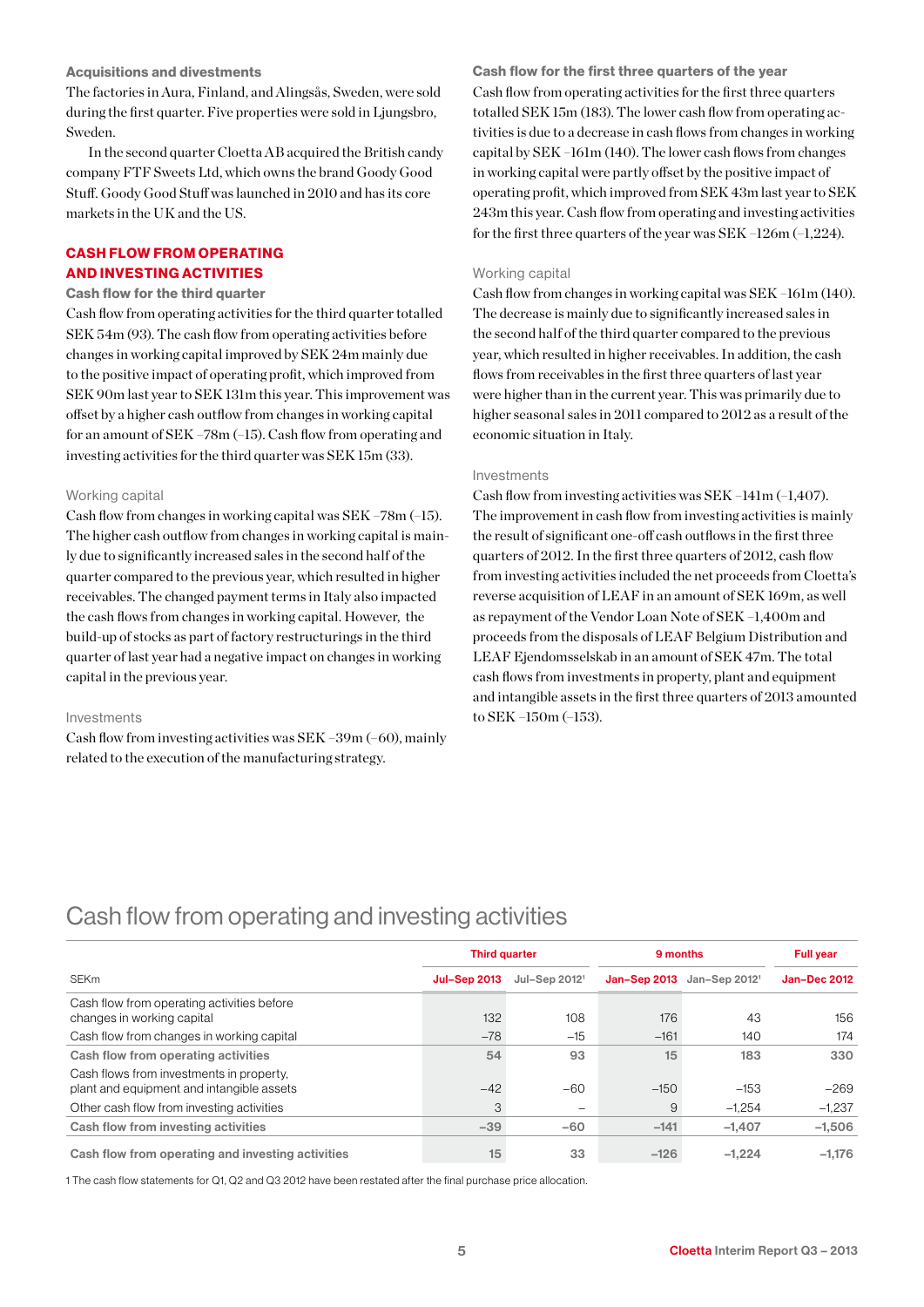#### FINANCIAL POSITION

Consolidated equity at 30 September 2013 amounted to SEK 3,468m (3,222), which is equal to SEK 12.0 per share (11.2). Net debt at 30 September 2013 was SEK 3,248m (3,127). The issuance of the senior secured notes in the third quarter of 2013 had a positive effect on the maturity of the borrowings. The net proceeds from the issuance were used to repay loans from credit institutions and the overdraft facility.

Non-current borrowings totalled SEK 3,080m (2,571) and consisted of SEK 2,130m (2,627) in gross loans from credit institutions, senior secured notes of SEK 1,000m (0) and SEK –50m (–56) in capitalised financing and transaction costs.

Total current borrowings amounted to SEK 215m (624) and consisted mainly of SEK 169m (360) in gross loans from credit institutions, SEK –17m (–19) in capitalised financing and transaction costs, SEK 41m (283) in a credit overdraft facility and accrued interest on loans from credit institutions and senior secured notes for an amount of SEK 22m (0).

The short-term gross loans from credit institutions amounting to SEK 169m (360) consist of a short-term repayment obligation for the remainder of 2013 and the first three quarters of 2014.

| <b>SEKm</b>                      |        | 30 Sep 2013 30 Sep 2012 31 Dec 2012 |        |
|----------------------------------|--------|-------------------------------------|--------|
| Gross non-current borrowings     | 2,130  | 2.627                               | 2.571  |
| Gross current borrowings         | 169    | 360                                 | 360    |
| Credit overdraft facility        | 41     | 283                                 | 406    |
| Senior secured notes             | 1.000  |                                     |        |
| Derivative financial instruments | 24     | 26                                  | 24     |
| Interest payable                 | 22     | Ω                                   |        |
| Gross debt                       | 3,386  | 3,296                               | 3,362  |
| Cash and cash equivalents        | $-138$ | $-169$                              | $-306$ |
| Net debt                         | 3.248  | 3.127                               | 3.056  |

Cash and cash equivalents at 30 September 2013, excluding long-term unutilised overdraft facilities, amounted to SEK 138m (169).

In addition to the above financing, Cloetta has unutilised overdraft facilities for a total of SEK 649m (435).

#### OTHER DISCLOSURES

#### **Restructuring**

In 2012, decisions were made to close the factories in Aura, Finland, and in Alingsås and Gävle, Sweden, in order to eliminate excess capacity in the Group's production structure. A decision was also made to rationalise warehousing operations in Scandinavia. The factories in Alingsås, Sweden, and Aura, Finland, were closed at the end of 2012 and the beginning of 2013, respectively. The rationalisation of warehousing operations in Scandinavia was completed in early 2013.

#### Seasonal variations

Cloetta's sales and operating profit are subject to some seasonal variations. Sales in the first and second quarters are affected by the Easter holiday, depending on in which quarter it occurs. There were limited seasonal variations due to the Easter holiday in a comparison of 2013 with 2012. In the fourth quarter, the seasonal variations are primarily related to the sale of products in Sweden and Italy in connection with the holiday season.

#### Employees

The average number of employees during the quarter was 2,432 (2,577). The decrease is due to the merger, restructuring and closures of the Alingsås and Aura plants.

#### Events after the balance sheet date

After the end of the reporting period, no significant events have taken place that could affect the company's operations.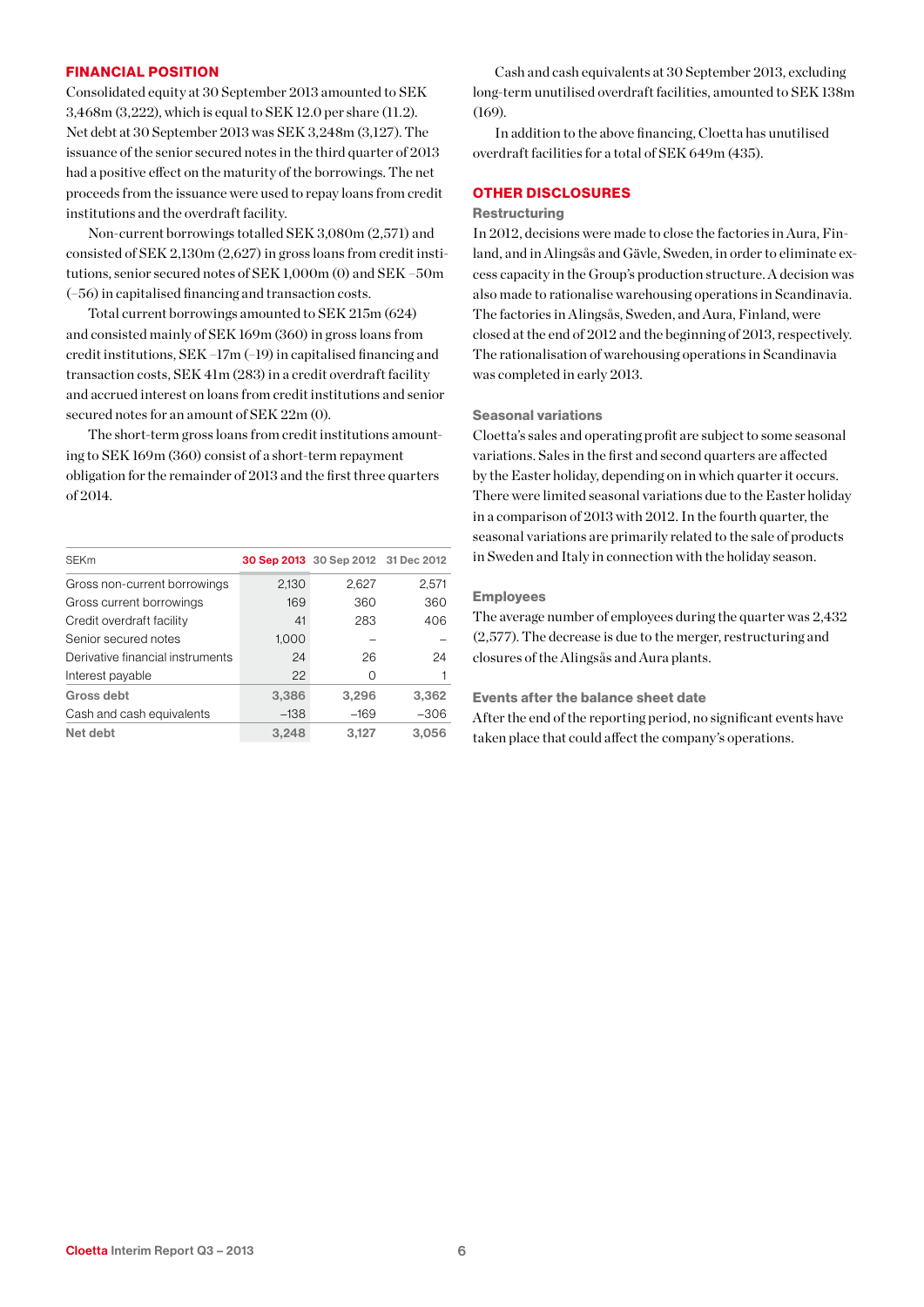The Board of Directors hereby gives its assurance that the interim report provides a true and fair view of the business activities, financial position and results of operations of the Group and the Parent Company, and describes the significant risks and uncertainties to which the Parent Company and the Group companies are exposed.

Stockholm, 14 November 2013

Cloetta AB (publ)

*Board of Directors*

### Review report

To the Board of Directors of Cloetta AB (publ) Corp. id. 556308-8144

#### **INTRODUCTION**

We have reviewed the summary interim financial information (interim report) of Cloetta AB (publ) as of 30 September 2013 and the nine-month period then ended. The Board of Directors and the Managing Director are responsible for the preparation and presentation of this interim report in accordance with IAS 34 and the Annual Accounts Act. Our responsibility is to express a conclusion on this interim report based on our review.

#### Scope of review

We conducted our review in accordance with the standard on review engagements SÖG 2410 Review of Interim Financial Information Performed by the Independent Auditor of the Entity. A review of interim financial information consists of making inquiries, primarily of persons responsible for financial and accounting matters, and applying analytical and other review procedures. A review is substantially less in scope than an audit conducted in accordance with International Standards on Auditing and other

generally accepted auditing practices and consequently does not enable us to obtain assurance that we would become aware of all significant matters that might be identified in an audit. Accordingly, we do not express an audit opinion.

#### **CONCLUSION**

Based on our review, nothing has come to our attention that causes us to believe that the interim report is not prepared, in all material respects, for the Group in accordance with IAS 34 and the Annual Accounts Act, and for the Parent Company in accordance with the Annual Accounts Act.

Stockholm 14 November 2013

KPMG AB Helene Willberg *Authorised Public Accountant*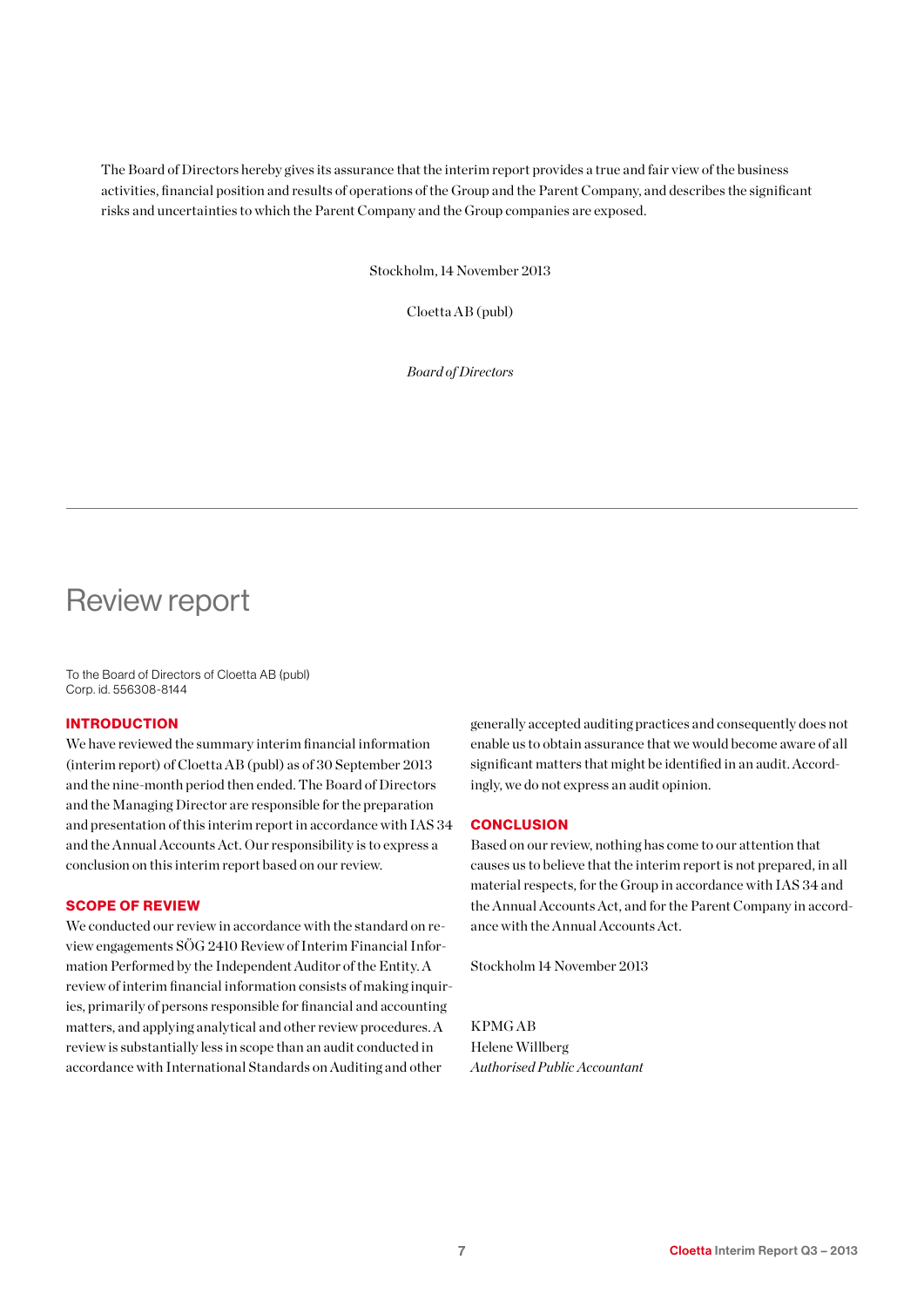# Selection of key product launches during Q3



The Netherlands King relaunch with different textures





Norway Malaco Bomber Kick Sea Salt Läkerol Xtreme Green Booster Läkerol Xtreme Red Booster







Finland Center Salmiak Mynthon Peppermint Hopea Toffee









Denmark Läkerol Crystal Salmiak Kick Sea Salt



Sweden Polly bilar Malaco Sötnos Malaco Bomber Läkerol Hals Honey



Italy

Chewits fruit-flavoured gums Sperlari Granperle white chocolate Sperlari Nougat Chocolate chunk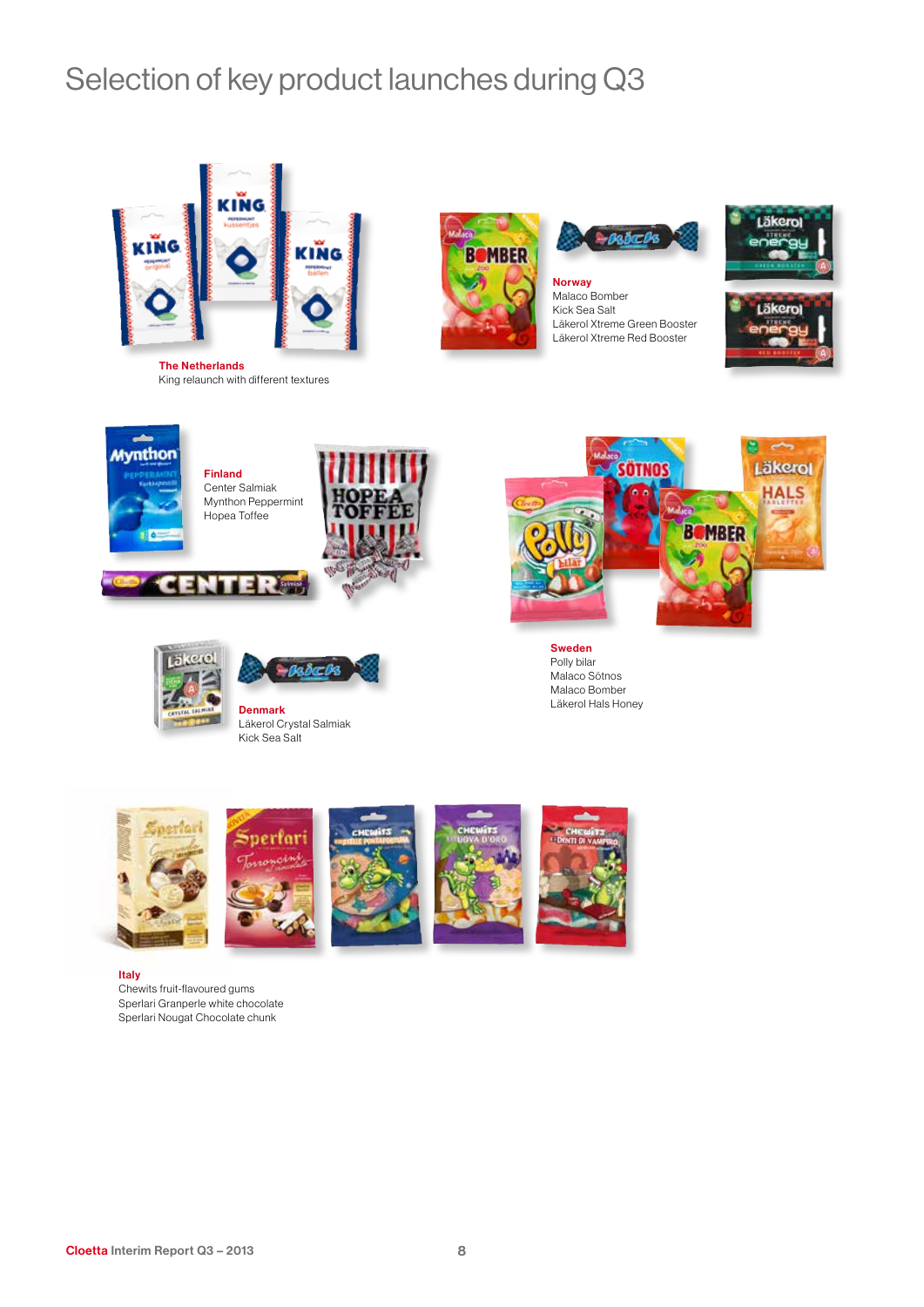### Financial statements in summary Consolidated profit and loss account

|                                                                                 | <b>Third quarter</b>    |                   | 9 months     |                | <b>Rolling 12</b><br>months  | <b>Full year</b> |
|---------------------------------------------------------------------------------|-------------------------|-------------------|--------------|----------------|------------------------------|------------------|
| <b>SEKm</b>                                                                     | <b>Jul-Sep 2013</b>     | Jul-Sep 2012      | Jan-Sep 2013 | Jan-Sep 2012   | Oct 2012-<br><b>Sep 2013</b> | Jan-Dec 2012     |
| Net sales                                                                       | 1,194                   | 1,159             | 3,452        | 3,455          | 4,856                        | 4,859            |
| Cost of goods sold                                                              | $-741$                  | $-730$            | $-2,142$     | $-2,227$       | $-3,072$                     | $-3,157$         |
| <b>Gross profit</b>                                                             | 453                     | 429               | 1,310        | 1,228          | 1,784                        | 1,702            |
| Other operating income                                                          | $\overline{c}$          | $\overline{4}$    | 12           | $\overline{4}$ | 21                           | 13               |
| Selling expenses                                                                | $-197$                  | $-185$            | $-631$       | $-677$         | $-842$                       | $-888$           |
| General and administrative expenses                                             | $-127$                  | $-158$            | $-448$       | $-512$         | $-638$                       | $-702$           |
| <b>Operating profit</b>                                                         | 131                     | 90                | 243          | 43             | 325                          | 125              |
| Exchange gains/losses on borrowings<br>and cash and cash equivalents in foreign |                         |                   |              |                |                              | 20               |
| currencies                                                                      | 34                      | $-14$<br>$\Omega$ | $-7$         | $-19$<br>3     | 32                           |                  |
| Other financial income<br>Other financial expenses                              | $\overline{c}$<br>$-66$ | $-46$             | 22<br>$-175$ | $-239$         | 24<br>$-226$                 | 5<br>$-290$      |
| <b>Net financial items</b>                                                      | $-30$                   | $-60$             | $-160$       | $-255$         | $-170$                       | $-265$           |
|                                                                                 |                         |                   |              |                |                              |                  |
| Profit/loss before tax                                                          | 101                     | 30                | 83           | $-212$         | 155                          | $-140$           |
| Income tax expense                                                              | $-15$                   | $-17$             | $-5$         | $-16$          | 78                           | 67               |
| Profit/loss for the period                                                      | 86                      | 13                | 78           | $-228$         | 233                          | $-73$            |
| Profit/loss for the period attributable to:                                     |                         |                   |              |                |                              |                  |
| <b>Owners of the Parent Company</b>                                             | 86                      | 13                | 78           | $-228$         | 233                          | $-73$            |
| Earnings per share, SEK                                                         |                         |                   |              |                |                              |                  |
| Basic <sup>1, 2</sup>                                                           | 0.30                    | 0.05              | 0.27         | $-0.84$        | 0.81                         | $-0.26$          |
| Diluted <sup>1, 2, 3</sup>                                                      | 0.30                    | 0.05              | 0.27         | $-0.84$        | 0.81                         | $-0.26$          |
| Number of shares at end of period (basic) <sup>2</sup>                          | 288,619,299             | 288,619,299       | 288,619,299  | 288,619,299    | 288,619,299                  | 288,619,299      |
| Average numbers of shares (basic) <sup>2</sup>                                  | 288,619,299             | 288,619,299       | 288,619,299  | 271,939,452    | 288,619,299                  | 276,132,021      |
| Number of shares at end of the period<br>(diluted) <sup>2</sup>                 | 287,597,798             | 288,619,299       | 287,597,798  | 288,619,299    | 287,597,798                  | 288,619,299      |
| Average numbers of shares (diluted) <sup>2</sup>                                | 287,597,798             | 288,619,299       | 288,105,870  | 271,939,452    | 288,224,239                  | 276,132,021      |

1 Comparative earnings per share are not fully representative for the current group due to rights issue carried out in the second quarter of 2012.

2 The number of shares for the comparative figures has been restated for the rights issue.

3 Cloetta entered into a long term equity swap to fulfil its future obligation to deliver the shares to the participants of the long-term share based incentive plan. Earnings per share are calculated on the average number of shares adjusted for the effect of the forward contract to repurchase own shares. The equity swap covers a total of 1,037,610 Cloetta AB shares for an amount of SEK 18.50678 per share.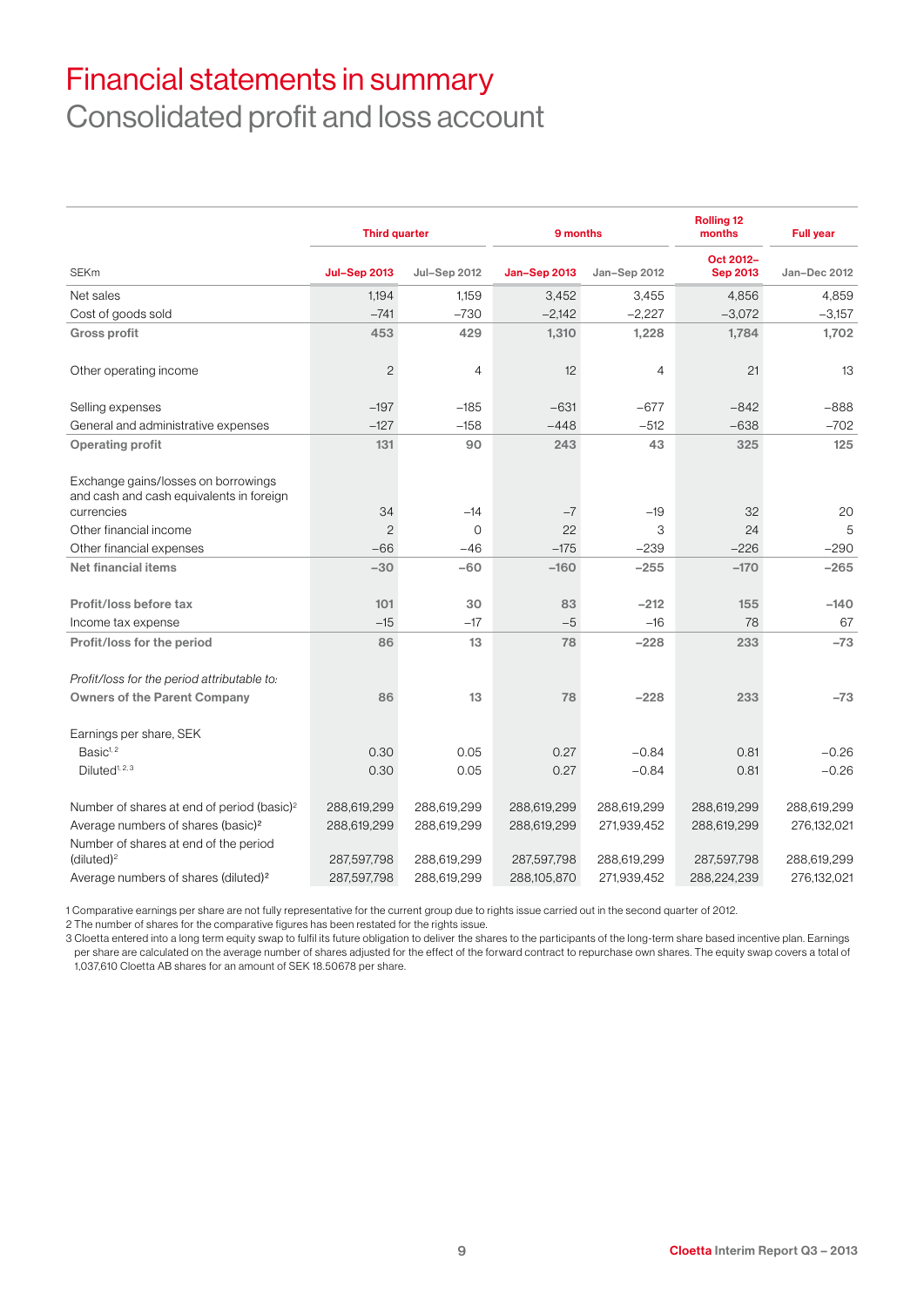# Consolidated statement of comprehensive income

|                                                                                                                          | <b>Third quarter</b> |                     | 9 months     | <b>Full year</b> |                     |
|--------------------------------------------------------------------------------------------------------------------------|----------------------|---------------------|--------------|------------------|---------------------|
| <b>SEKm</b>                                                                                                              | <b>Jul-Sep 2013</b>  | <b>Jul-Sep 2012</b> | Jan-Sep 2013 | Jan-Sep 2012     | <b>Jan-Dec 2012</b> |
| Profit/loss for the period                                                                                               | 86                   | 13                  | 78           | $-228$           | $-73$               |
| Other comprehensive income                                                                                               |                      |                     |              |                  |                     |
| Remeasurement of defined benefit pension plans                                                                           | 16                   |                     | 83           |                  | $-100$              |
| Income tax on other comprehensive income that will not be<br>reclassified subsequently to profit and loss for the period | $-4$                 |                     | $-19$        |                  | 30                  |
| Items that cannot be reclassified to profit<br>or loss for the period                                                    | 12                   |                     | 64           |                  | $-70$               |
| Hedge of a net investment in a foreign operation                                                                         | $-14$                |                     | $-14$        |                  |                     |
| Currency translation differences                                                                                         | $-65$                | $-108$              | 28           | $-87$            | $-68$               |
| Income tax on other comprehensive income that will be<br>reclassified subsequently to profit and loss for the period     | 3                    |                     | 3            |                  |                     |
| Items that have been reclassified<br>or can be reclassified to profit or loss for the period                             | $-76$                | $-108$              | 17           | $-87$            | $-68$               |
| Total other comprehensive income                                                                                         | $-64$                | $-108$              | 81           | $-87$            | $-138$              |
| Total comprehensive income, net of tax                                                                                   | 22                   | $-95$               | 159          | $-315$           | $-211$              |
| Total comprehensive income for the period attributable to:                                                               |                      |                     |              |                  |                     |
| Owners of the Parent Company                                                                                             | 22                   | $-95$               | 159          | $-315$           | $-211$              |

### $Restructurings<sup>1,3</sup>$

|                                                                   | <b>Third quarter</b> |                           | 9 months     |                  | <b>Rolling 12</b><br>months  | Full year <sup>2</sup> |
|-------------------------------------------------------------------|----------------------|---------------------------|--------------|------------------|------------------------------|------------------------|
| <b>SEKm</b>                                                       | <b>Jul-Sep 2013</b>  | Jul-Sep 2012 <sup>2</sup> | Jan-Sep 2013 | Jan-Sep $2012^2$ | Oct 2012-<br><b>Sep 2013</b> | Jan-Dec 2012           |
| Integration and factory restructurings                            | $-28$                | $-32$                     | $-112$       | $-150$           | $-234$                       | $-272$                 |
| Other restructurings                                              | -                    |                           |              | $-37$            |                              | $-37$                  |
| Total                                                             | $-28$                | $-31$                     | $-112$       | $-187$           | $-234$                       | $-309$                 |
| 1 Corresponding line in the consolidated profit and loss account: |                      |                           |              |                  |                              |                        |
| Net sales                                                         |                      |                           |              |                  | $-1$                         | $-1$                   |
| Cost of goods sold                                                | $-14$                | $-10$                     | $-45$        | $-39$            | $-127$                       | $-121$                 |
| Other operating income                                            | $\overline{c}$       | 4                         | 12           | $\overline{4}$   | 21                           | 13                     |
| Selling expenses                                                  | $\mathbf{O}$         | 8                         | $-4$         | $-14$            | $-3$                         | $-13$                  |
| General and administrative expenses                               | $-16$                | $-33$                     | $-75$        | $-138$           | $-124$                       | $-187$                 |
| Total                                                             | $-28$                | $-31$                     | $-112$       | $-187$           | $-234$                       | $-309$                 |

2 Includes non-cash capital losses on the divestments of the distribution business in Belgium and Denmark Ejendomsselskab amounting to SEK 47m.

3 Excluding exchange rate differences.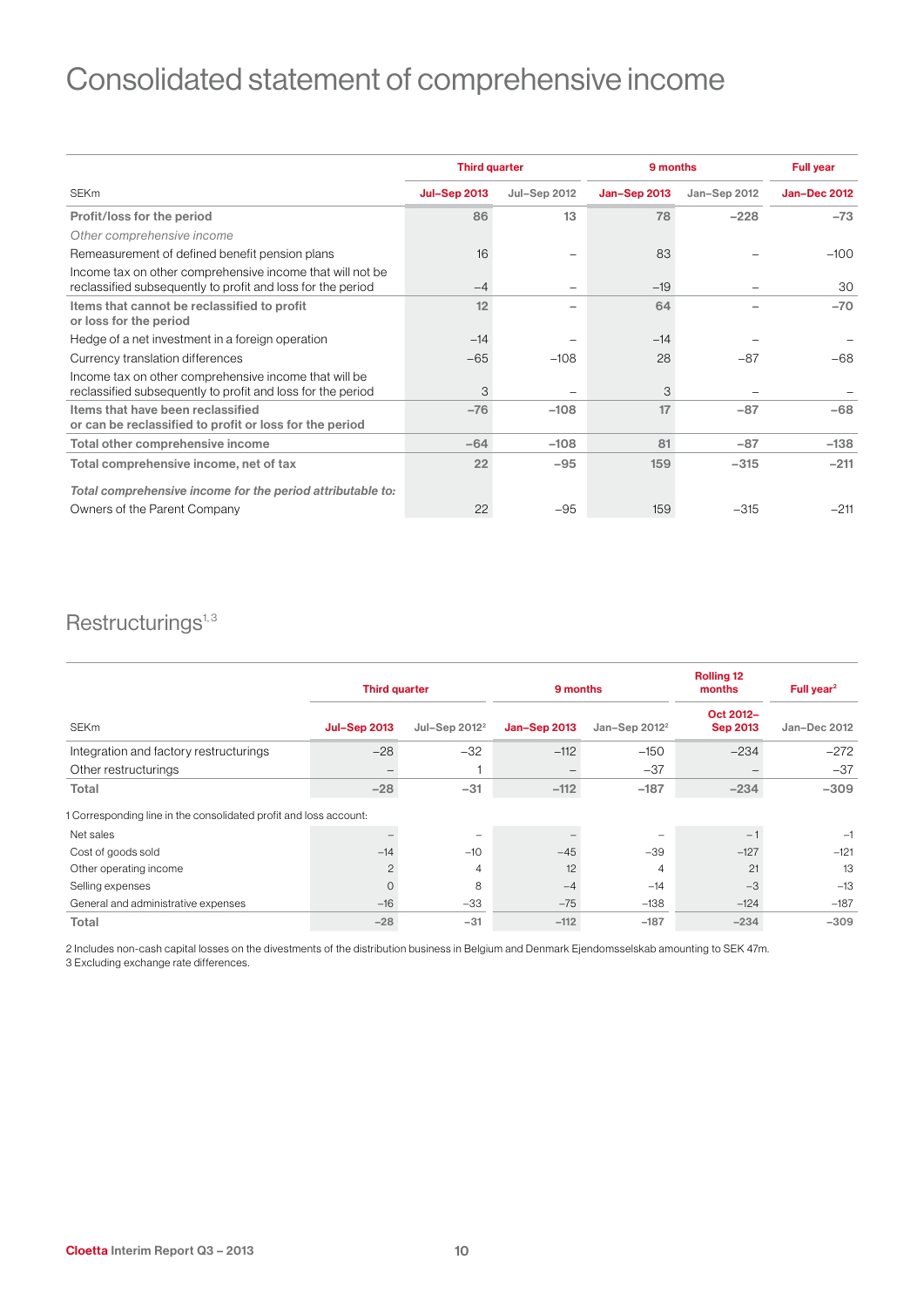### Consolidated balance sheet

| <b>SEKm</b>                          | 30 Sep 2013    | 30 Sep 2012 <sup>1</sup> | 31 Dec 2012 |
|--------------------------------------|----------------|--------------------------|-------------|
| Intangible assets                    | 5,149          | 5,031                    | 5,099       |
| Property, plant and equipment        | 1,637          | 1,575                    | 1,611       |
| Deferred tax asset                   | 54             | 432                      | 473         |
| Derivative financial instruments     | $\overline{O}$ | $\overline{\phantom{0}}$ |             |
| Other financial assets               | 89             | 87                       | 88          |
| <b>Total non-current assets</b>      | 6,929          | 7,125                    | 7,271       |
| Inventories                          | 872            | 790                      | 773         |
| Other current assets                 | 875            | 843                      | 955         |
| Derivative financial instruments     | $\overline{O}$ |                          |             |
| Cash and cash equivalents            | 138            | 169                      | 306         |
| <b>Total current assets</b>          | 1,885          | 1,802                    | 2,034       |
| Assets held for sale                 | 18             | 44                       | 35          |
| <b>TOTAL ASSETS</b>                  | 8,832          | 8,971                    | 9,340       |
| Equity <sup>1</sup>                  | 3,468          | 3,222                    | 3,326       |
| <b>Borrowings</b>                    | 3,080          | 2,571                    | 2,516       |
| Deferred tax liability               | 421            | 893                      | 824         |
| Derivative financial instruments     | 19             | 6                        | 3           |
| Provisions <sup>1</sup>              | 380            | 388                      | 463         |
| <b>Total non-current liabilities</b> | 3,900          | 3,858                    | 3,806       |
| <b>Borrowings</b>                    | 215            | 624                      | 747         |
| Derivative financial instruments     | 5              | 20                       | 21          |
| Other current liabilities            | 1,216          | 1,210                    | 1,361       |
| Provisions                           | 28             | 37                       | 79          |
| <b>Total current liabilities</b>     | 1,464          | 1,891                    | 2,208       |
| <b>TOTAL EQUITY AND LIABILITIES</b>  | 8,832          | 8,971                    | 9,340       |

1 The comparative figures have been adjusted for the impact of the early adoption of IAS19R. See page 19 for a presentation of restatement effects.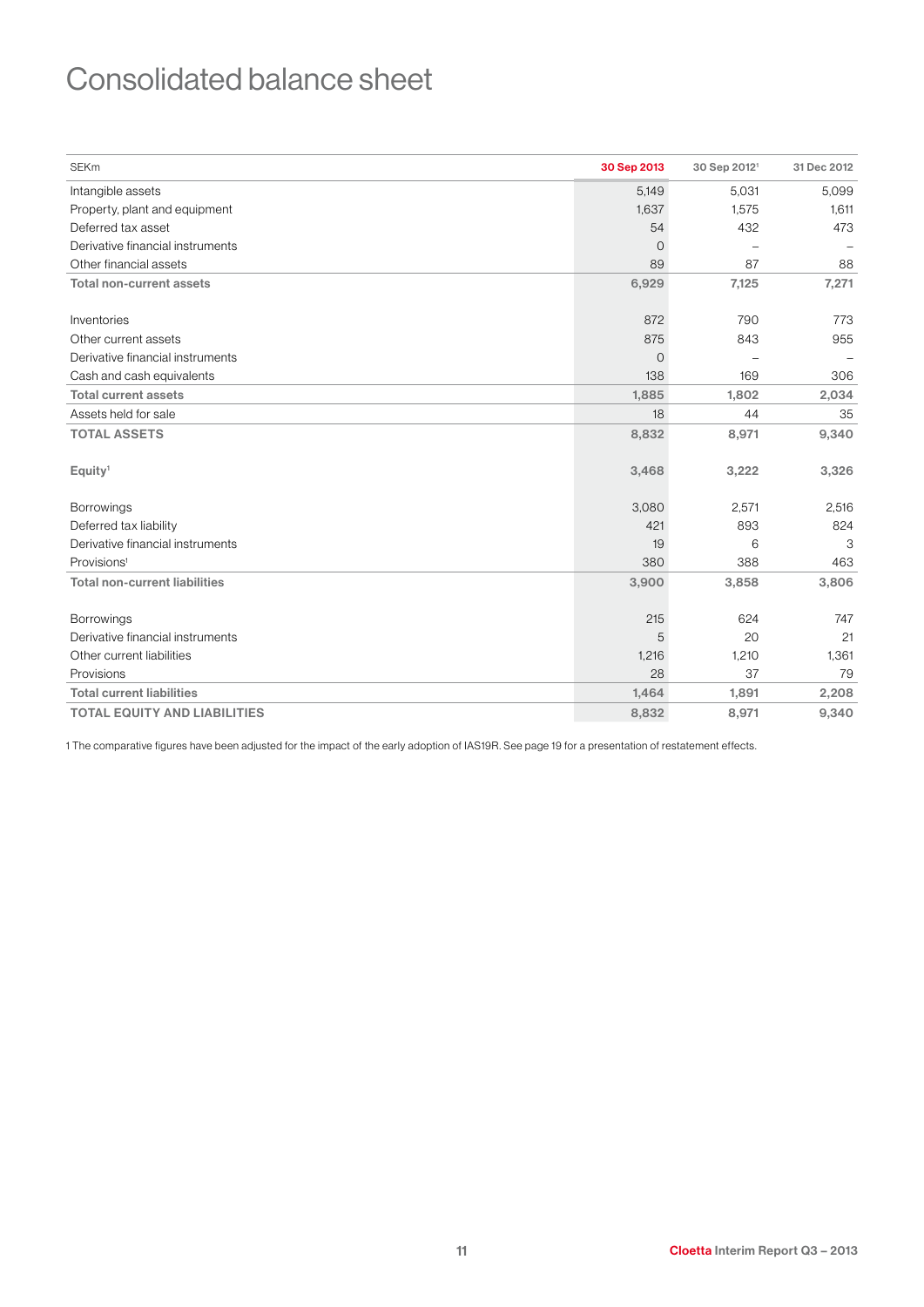# Consolidated statement of changes in equity

| <b>SEKm</b><br>Jan-Sep 2013<br>Jan-Sep 2012 <sup>2</sup><br>Jan-Dec 2012<br>3,326<br>$-385$<br>$-385$<br>Equity at beginning of period<br>Profit/loss for the period<br>78<br>$-228$<br>$-73$ |
|-----------------------------------------------------------------------------------------------------------------------------------------------------------------------------------------------|
|                                                                                                                                                                                               |
|                                                                                                                                                                                               |
|                                                                                                                                                                                               |
|                                                                                                                                                                                               |
| Other comprehensive income<br>81<br>$-87$<br>$-138$                                                                                                                                           |
| $-315$<br><b>Total comprehensive income</b><br>159<br>$-211$                                                                                                                                  |
|                                                                                                                                                                                               |
| <b>Transactions with owners</b>                                                                                                                                                               |
| Forward contract to repurchase own shares<br>$-19$                                                                                                                                            |
| Share based payments<br>$\overline{c}$                                                                                                                                                        |
| Capital contribution<br>3,522<br>3,522                                                                                                                                                        |
| Business combinations <sup>1</sup><br>$-667$<br>$-667$                                                                                                                                        |
| Conversion of convertible loan<br>10<br>10                                                                                                                                                    |
| 1.057<br>Rights issue<br>1.057                                                                                                                                                                |
| <b>Total transactions with owners</b><br>$-17$<br>3,922<br>3,922                                                                                                                              |
|                                                                                                                                                                                               |
| Equity at end of period<br>3,468<br>3,222<br>3,326                                                                                                                                            |
| 1 The amount reported for business combinations in 2012 consists of:                                                                                                                          |
| - The assessed value of the acquired Cloetta company<br>833<br>833                                                                                                                            |
| - The issue in kind of class C shares (see change in equity of Parent Company)<br>2,556<br>2.556                                                                                              |
| - The hypothetical repurchase of shares (reverse acquisition)<br>$-4.056$<br>$-4,056$                                                                                                         |
| $-667$<br>$-667$                                                                                                                                                                              |

2 The comparative figures have been adjusted for the impact of the early adoption of IAS19R. See page 19 for a presentation of restatement effects.

### Consolidated cash flow statement

|                                                                                       | <b>Third quarter</b> |                           | 9 months     | <b>Full year</b>          |                     |
|---------------------------------------------------------------------------------------|----------------------|---------------------------|--------------|---------------------------|---------------------|
| <b>SEKm</b>                                                                           | <b>Jul-Sep 2013</b>  | Jul-Sep 2012 <sup>1</sup> | Jan-Sep 2013 | Jan-Sep 2012 <sup>1</sup> | <b>Jan-Dec 2012</b> |
| Cash flow from operating activities<br>before changes in working capital              | 132                  | 108                       | 176          | 43                        | 156                 |
| Cash flow from changes in working capital                                             | $-78$                | $-15$                     | $-161$       | 140                       | 174                 |
| Cash flow from operating activities                                                   | 54                   | 93                        | 15           | 183                       | 330                 |
| Cash flows from investments in property, plant<br>and equipment and intangible assets | $-42$                | $-60$                     | $-150$       | $-153$                    | $-269$              |
| Other cash flow from investing activities                                             | 3                    |                           | 9            | $-1,254$                  | $-1,237$            |
| Cash flow from investing activities                                                   | $-39$                | $-60$                     | $-141$       | $-1,407$                  | $-1,506$            |
| Cash flow from operating and investing activities                                     | 15                   | 33                        | $-126$       | $-1,224$                  | $-1,176$            |
| Cash flow from financing activities                                                   | 11                   | 34                        | $-26$        | 1,386                     | 1,412               |
| Cash flow for the period                                                              | 26                   | 67                        | $-152$       | 162                       | 236                 |
| Cash and cash equivalents at beginning of period                                      | 139                  | 155                       | 306          | 97                        | 97                  |
| Cash flow for the period                                                              | 26                   | 67                        | $-152$       | 162                       | 236                 |
| Exchange difference                                                                   | $-27$                | $-53$                     | $-16$        | $-90$                     | $-27$               |
| Cash and cash equivalents at end of period                                            | 138                  | 169                       | 138          | 169                       | 306                 |

1 The cash flow statements for Q1, Q2 and Q3 2012 have been restated after the final purchase price allocation.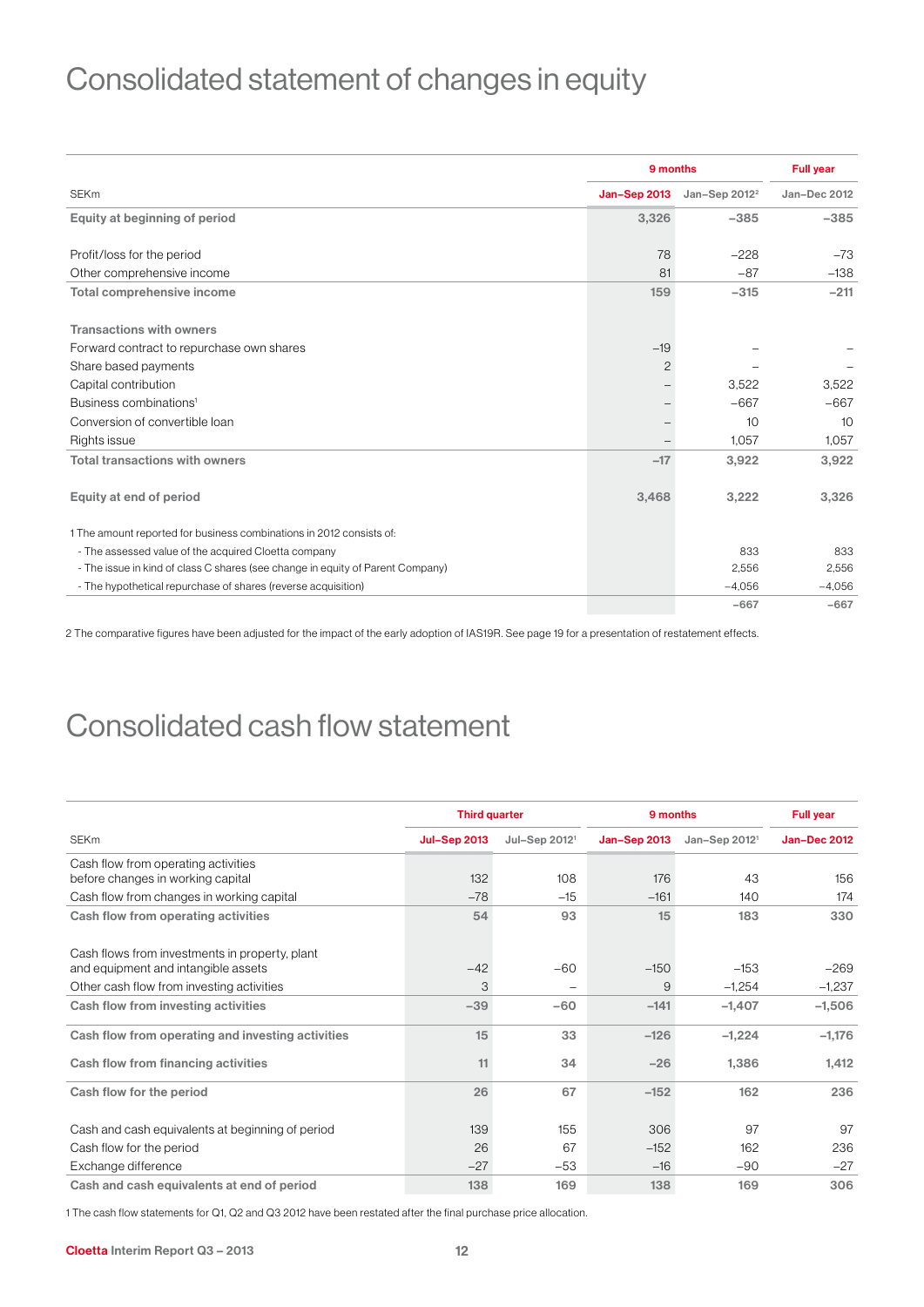# Key figures

|                                                    | <b>Third quarter</b> |                  | 9 months     | <b>Full year</b>          |                           |
|----------------------------------------------------|----------------------|------------------|--------------|---------------------------|---------------------------|
| <b>SEKm</b>                                        | <b>Jul-Sep 2013</b>  | Jul-Sep $2012^3$ | Jan-Sep 2013 | Jan-Sep 2012 <sup>3</sup> | Jan-Dec 2012 <sup>3</sup> |
| Profit                                             |                      |                  |              |                           |                           |
| Net sales                                          | 1,194                | 1,159            | 3,452        | 3,455                     | 4,859                     |
| Net sales, change, %                               | 3.0                  | 3.1              | $-0.1$       | 5.1                       | 4.3                       |
| Underlying net sales, change, %                    | 1.4                  | $-3.2$           | $-2.0$       | $-2.7$                    | $-4.1$                    |
| Gross margin, %                                    | 37.9                 | 37.0             | 37.9         | 35.5                      | 35.0                      |
| Underlying EBITDA                                  | 205                  | 168              | 492          | 353                       | 597                       |
| Underlying EBITDA margin, %                        | 17.1                 | 14.5             | 14.1         | 10.2                      | 12.3                      |
| Depreciation                                       | $-45$                | $-43$            | $-131$       | $-123$                    | $-167$                    |
| Underlying EBIT                                    | 160                  | 124              | 360          | 222                       | 423                       |
| Underlying EBIT margin, %                          | 13.3                 | 10.7             | 10.3         | 6.4                       | 8.7                       |
| Amortisation                                       | $\mathbf 0$          | $\mathcal{O}$    | $-1$         | $-1$                      | $-1$                      |
| Restructurings                                     | $-28$                | $-31$            | $-112$       | $-187$                    | $-309$                    |
| Operating profit (EBIT)                            | 131                  | 90               | 243          | 43                        | 125                       |
| Operating margin (EBIT margin), %                  | 11.0                 | 7.5              | 7.0          | 1.3                       | 2.6                       |
| Profit margin, %                                   | 8.5                  | 2.2              | 2.4          | $-6.1$                    | $-2.9$                    |
| <b>Financial position</b>                          |                      |                  |              |                           |                           |
| Working capital <sup>1</sup>                       | 634                  | 488              | 634          | 488                       | 458                       |
| Capital expenditure                                | $-42$                | $-59$            | $-150$       | $-152$                    | $-269$                    |
| Net debt                                           | 3,248                | 3,127            | 3,248        | 3,127                     | 3,056                     |
| Capital employed <sup>2</sup>                      | 7,149                | 6,810            | 7,149        | 6,810                     | 7,066                     |
| Return on capital employed, % (rolling 12 months)  | 4.9                  | 2.0              | 4.9          | 2.0                       | 1.9                       |
| Equity/assets ratio, %                             | 39.3                 | 36.2             | 39.3         | 36.2                      | 35.6                      |
| Net debt/equity ratio, %                           | 93.7                 | 96.5             | 93.7         | 96.5                      | 91.9                      |
| Return on equity, % (rolling 12 months)            | 6.7                  | $-3.2$           | 6.7          | $-3.2$                    | $-2.2$                    |
| Equity per share, SEK                              | 12.0                 | 11.2             | 12.0         | 11.2                      | 11.5                      |
| Net debt/underlying EBITDA (Rolling 12 months)     | 4.4                  | 5.3              | 4.4          | 5.3                       | 5.1                       |
| <b>Cash flow</b>                                   |                      |                  |              |                           |                           |
| Cash flow from operating activities                | 54                   | 93               | 15           | 183                       | 330                       |
| Investments in non-current assets                  | $-39$                | $-60$            | $-141$       | $-1,407$                  | $-1,506$                  |
| Cash flow after investments                        | 15                   | 33               | $-126$       | $-1,224$                  | $-1,176$                  |
| Cash conversion, %                                 | 79.5                 | 63.9             | 69.5         | 57.0                      | 54.9                      |
| Cash flow from operating activities per share, SEK | 0.2                  | 0.3              | 0.1          | 0.6                       | 1.1                       |
| <b>Employees</b>                                   |                      |                  |              |                           |                           |
| Average number of employees                        | 2,432                | 2,577            | 2,456        | 2,550                     | 2,579                     |

1 Adjusted for amended definition (see page 20).

2 Capital employed has been restated.

3 All underlying data have been restated at new constant exchange rate.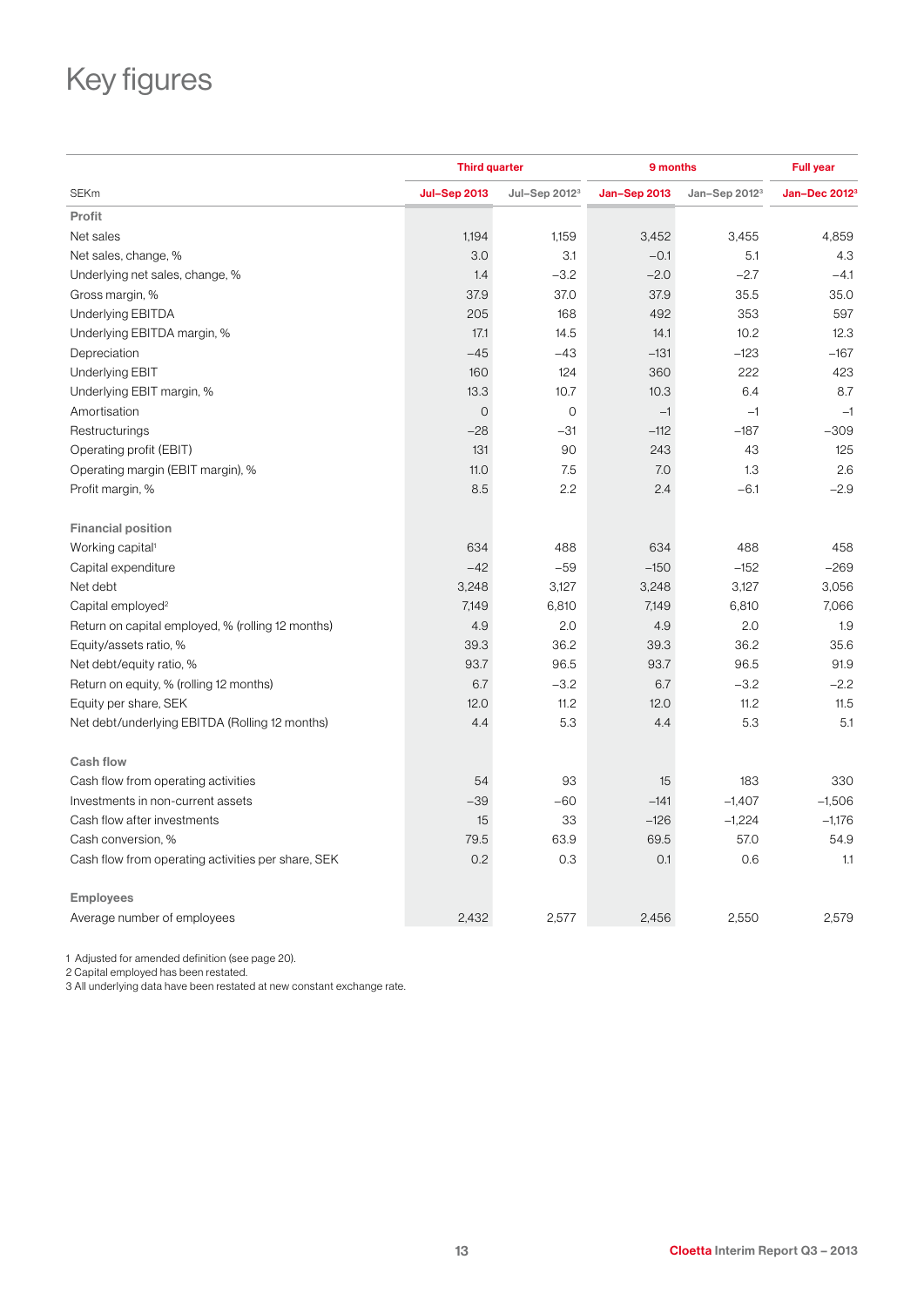# Quarterly data

| <b>SEKm</b>                                                                                   | Q3 2013        | Q2 2013 | Q1 2013 | Q4 2012 | Q3 2012        | Q2 2012      | Q1 2012        | Q4 2011      | Q3 2011        |
|-----------------------------------------------------------------------------------------------|----------------|---------|---------|---------|----------------|--------------|----------------|--------------|----------------|
| PROFIT AND LOSS ACCOUNT                                                                       |                |         |         |         |                |              |                |              |                |
| Net sales                                                                                     | 1,194          | 1,131   | 1,127   | 1,404   | 1,159          | 1,212        | 1,084          | 1,371        | 1,124          |
| Cost of goods sold                                                                            | $-741$         | $-696$  | $-705$  | $-930$  | $-730$         | $-799$       | $-698$         | $-911$       | $-679$         |
| <b>Gross profit</b>                                                                           | 453            | 435     | 422     | 474     | 429            | 413          | 386            | 460          | 445            |
| Other operating income                                                                        | $\overline{c}$ | 3       | 7       | 9       | $\overline{4}$ | $\mathbf 0$  | $\circ$        | $\mathbf{1}$ | $\overline{O}$ |
| Selling expenses                                                                              | $-197$         | $-228$  | $-206$  | $-211$  | $-185$         | $-270$       | $-222$         | $-248$       | $-203$         |
| General and administrative expenses                                                           | $-127$         | $-156$  | $-165$  | $-190$  | $-158$         | $-196$       | $-158$         | $-129$       | $-113$         |
| <b>Operating profit/loss (EBIT)</b>                                                           | 131            | 54      | 58      | 82      | 90             | $-53$        | 6              | 84           | 129            |
| Exchange gains/losses on<br>borrowings and cash and cash<br>equivalents in foreign currencies | 34             | $-78$   | 37      | 39      | $-14$          | $-9$         | 4              | $-10$        | $-2$           |
| Other financial income                                                                        | $\overline{c}$ | 11      | 9       | 2       | $\circ$        | $\mathbf{1}$ | $\overline{c}$ | 3            | 3              |
| Other financial expenses                                                                      | $-66$          | $-54$   | $-55$   | $-51$   | $-46$          | $-69$        | $-124$         | $-134$       | $-139$         |
| <b>Net financial items</b>                                                                    | $-30$          | $-121$  | $-9$    | $-10$   | $-60$          | $-77$        | $-118$         | $-141$       | $-138$         |
| Profit/loss before tax                                                                        | 101            | $-67$   | 49      | 72      | 30             | $-130$       | $-112$         | $-57$        | $-9$           |
| Income tax expense                                                                            | $-15$          | 23      | $-13$   | 83      | $-17$          | 8            | $-7$           | 181          | $-4$           |
| Profit/loss for the period                                                                    | 86             | $-44$   | 36      | 155     | 13             | $-122$       | $-119$         | 124          | $-13$          |
| Profit/loss for the period attributable to:                                                   |                |         |         |         |                |              |                |              |                |
| Owners of the Parent Company                                                                  | 86             | $-44$   | 36      | 155     | 13             | $-122$       | $-119$         | 124          | $-13$          |
| <b>KEY FIGURES</b>                                                                            |                |         |         |         |                |              |                |              |                |
| Underlying EBIT <sup>1</sup>                                                                  | 160            | 109     | 91      | 201     | 124            | 51           | 47             | 194          | 152            |
| Underlying EBITDA <sup>1</sup>                                                                | 205            | 148     | 139     | 244     | 168            | 93           | 92             | 236          | 193            |
| Return on equity, %                                                                           | 6.7            | 4.6     | 2.5     | $-2.2$  | $-3.2$         | $-3.9$       | $-3.0$         | N/A          | N/A            |
| Equity per share, SEK                                                                         | 12.0           | 11.9    | 11.4    | 11.5    | 11.2           | 11.5         | 11.0           | N/A          | N/A            |
| Net debt/underlying EBITDA<br>(Rolling 12 months)                                             | 4.4            | 4.6     | 4.7     | 5.1     | 5.3            | 5.2          | 6.4            | N/A          | N/A            |
| Cash flow from operating<br>activities per share, SEK                                         | 0.2            | $-0.1$  | $-0.1$  | 0.5     | 0.3            | 0.5          | $-0.1$         | N/A          | N/A            |

1 Restated at new constant exchange rate.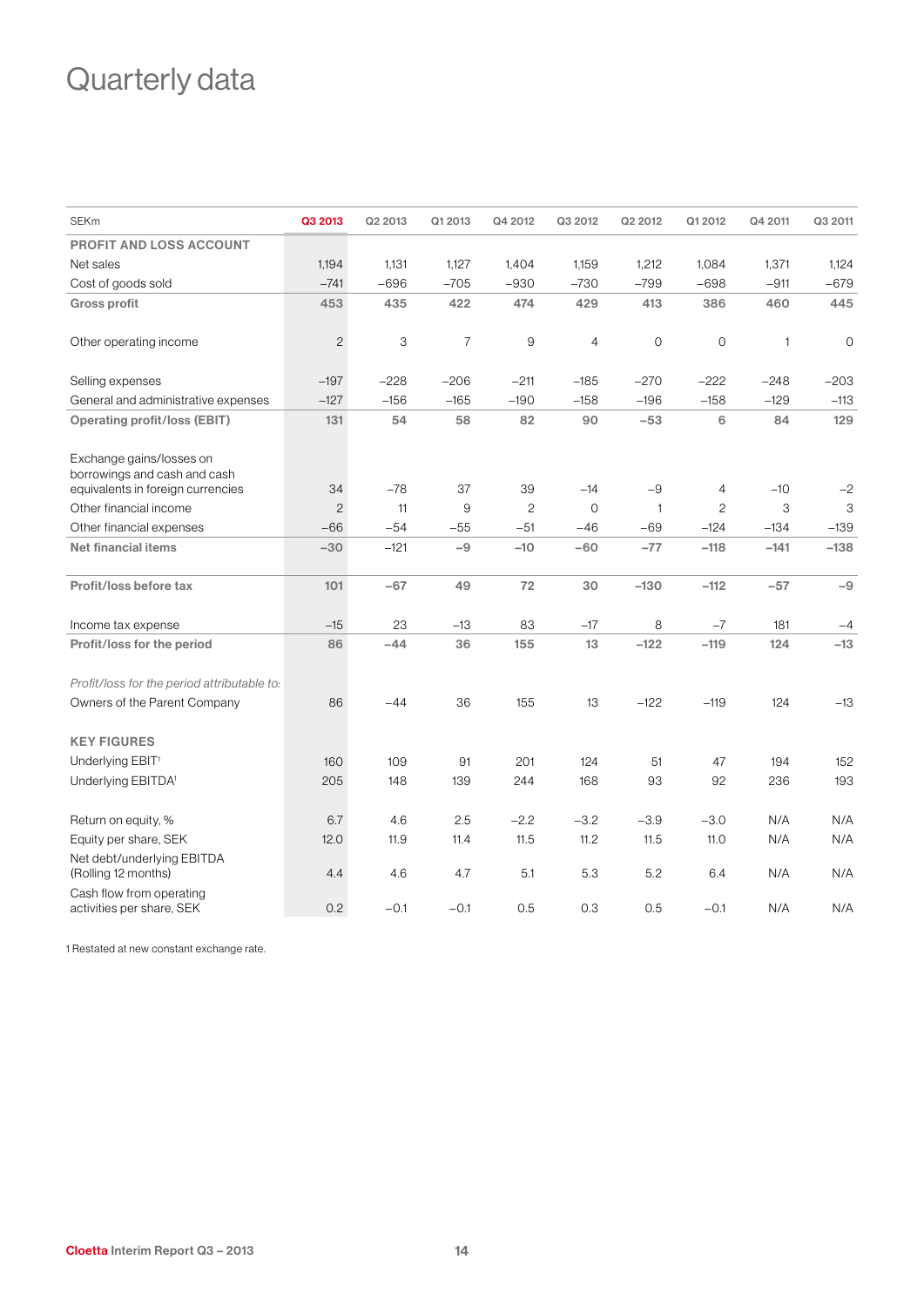# Parent Company

### Summary parent company profit and loss accounts

|                                     | <b>Third quarter</b> |              | 9 months            |                   | Full year <sup>1</sup> |
|-------------------------------------|----------------------|--------------|---------------------|-------------------|------------------------|
| <b>SEKm</b>                         | <b>Jul-Sep 2013</b>  | Jul-Sep 2012 | <b>Jan-Sep 2013</b> | Sep 2011-Sep 2012 | Sep 2011-Dec 2012      |
| Net sales                           | 24                   | 14           | 55                  | 52                | 72                     |
| Cost of goods sold                  |                      | $\circ$      |                     | $\Omega$          | 0                      |
| <b>Gross profit</b>                 | 24                   | 14           | 55                  | 52                | 72                     |
| Other operating income/expense      | 2                    | $-4$         | 12                  | $-5$              | $-2$                   |
| General and administrative expenses | $-29$                | $-27$        | $-90$               | $-81$             | $-110$                 |
| <b>Operating profit/loss</b>        | $-3$                 | $-17$        | $-23$               | $-34$             | $-40$                  |
| Net financial items                 | $-28$                | $-12$        | $-50$               | $-39$             | 38                     |
| Profit/loss before tax              | $-31$                | $-29$        | $-73$               | $-73$             | $-2$                   |
| Appropriations                      |                      | $\mathbf{O}$ |                     | $\Omega$          | $\overline{4}$         |
| Income tax expense                  |                      | 8            | 17                  | 19                | $-2$                   |
| Profit/loss for the period          | $-24$                | $-21$        | $-56$               | $-54$             | O                      |

Profit/loss for the period corresponds to comprehensive income for the period.

1 The comparative figures for the Parent Company cover the period from 1 September 2011 to 30 September 2012 in accordance with the Parent Company's extended financial year.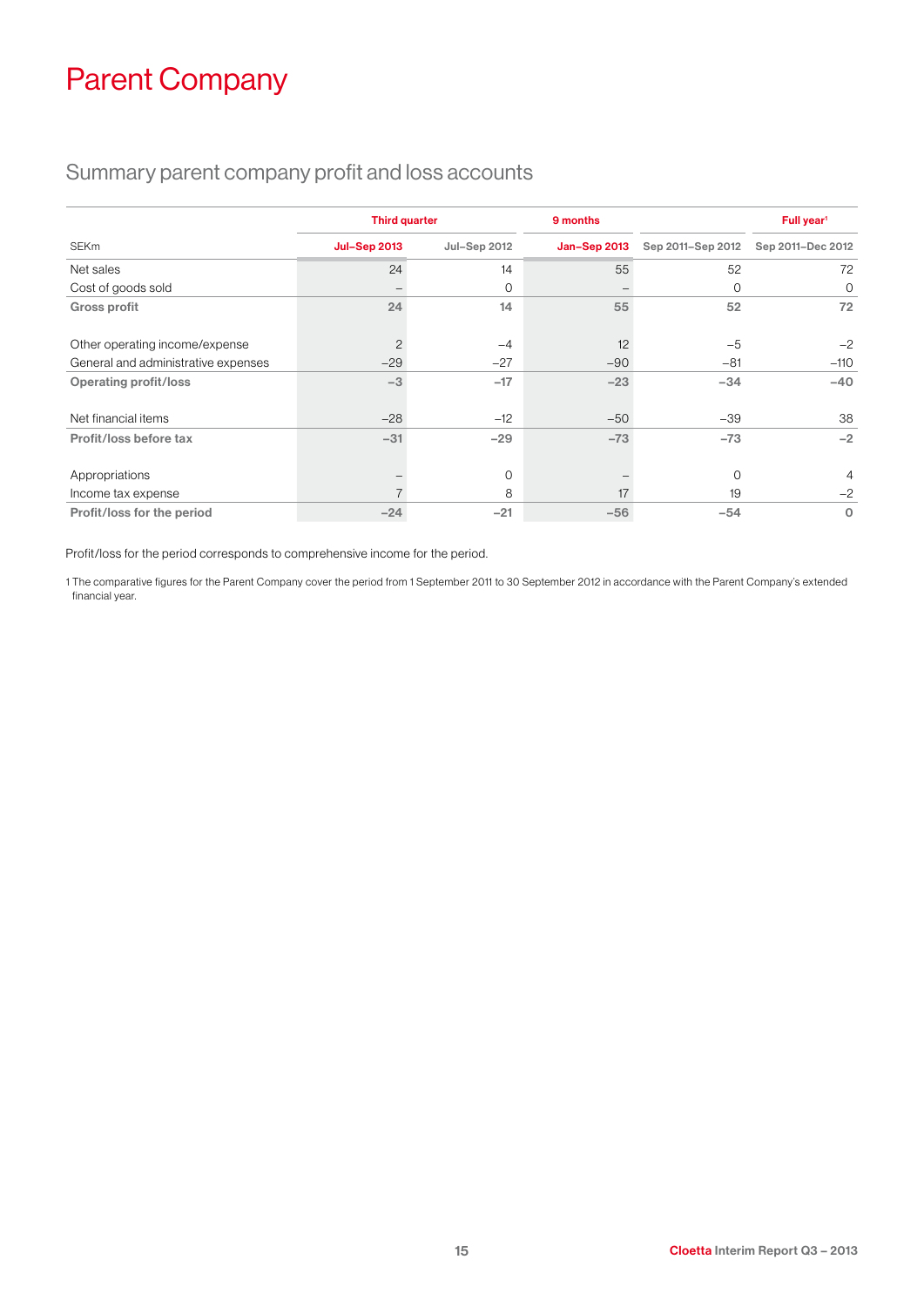### Summary parent company balance sheets

| <b>SEKm</b>                          | 30 Sep 2013              | 30 Sep 2012 | 31 Dec 2012 |
|--------------------------------------|--------------------------|-------------|-------------|
| <b>ASSETS</b>                        |                          |             |             |
| Non-current assets                   | 5,236                    | 4,633       | 4,633       |
| <b>Current assets</b>                | 3                        | 257         | 156         |
| <b>TOTAL ASSETS</b>                  | 5,239                    | 4,890       | 4,789       |
| <b>EQUITY AND LIABILITIES</b>        |                          |             |             |
| Equity                               | 4,162                    | 4,162       | 4,216       |
| <b>Untaxed reserves</b>              |                          | 4           |             |
| <b>Non-current liabilities</b>       |                          |             |             |
| Borrowings                           | 975                      | 453         | 343         |
| Provisions                           | $\overline{\phantom{0}}$ |             | $\mathbf 0$ |
| <b>Total non-current liabilities</b> | 975                      | 454         | 343         |
| <b>Current liabilities</b>           |                          |             |             |
| <b>Borrowings</b>                    | $\mathcal{O}$            | 234         | 214         |
| Other current liabilities            | 102                      | 36          | 16          |
| <b>Total current liabilities</b>     | 102                      | 270         | 230         |
| <b>TOTAL EQUITY AND LIABILITIES</b>  | 5,239                    | 4,890       | 4,789       |
| Pledged assets                       | 4,623                    | 4,619       | 4,623       |
| Contingent liabilities               | 2,536 <sup>1</sup>       | 2,824       | 2,765       |

1 The company issued a parent company guarantee pursuant to Article 403, Book 2 of the Dutch Civil Code in respect of Cloetta Holland B.V. and Cloetta Finance Holland B.V. This means that Cloetta AB declares and accepts, under reservation of legal repeal of the declaration, joint and several liability for the debts resulting from legal acts of Cloetta Holland B.V. and Cloetta Finance Holland B.V. As the probability of a settlement is remote, an estimate of its financial effect is not practical to calculate.

### Parent company statement of changes in equity

| <b>SEKm</b>                                                       | <b>Jan 2013</b><br>$-Sep 2013$ | Sep 2011<br>$-Sep 2012$ | Sep 2011<br>$-$ Dec 2012 |
|-------------------------------------------------------------------|--------------------------------|-------------------------|--------------------------|
| Equity at beginning of period                                     | 4,216                          | 592                     | 592                      |
| Profit/loss for the period                                        | $-56$                          | $-54$                   | $\circ$                  |
| Total comprehensive income                                        | $-56$                          | $-54$                   | $\Omega$                 |
| <b>Transactions with owners</b>                                   |                                |                         |                          |
| Share-based payments                                              | $\overline{c}$                 |                         |                          |
| Rights issue                                                      |                                | 1,057                   | 1,057                    |
| Issue in kind of class C shares, acquisition of LEAF Holland B.V. |                                | 2,556                   | 2,556                    |
| Convertible debenture loan                                        | –                              | 11                      | 11                       |
| <b>Total transactions with owner</b>                              | $\overline{2}$                 | 3,624                   | 3,624                    |
| Equity at end of period                                           | 4,162                          | 4,162                   | 4,216                    |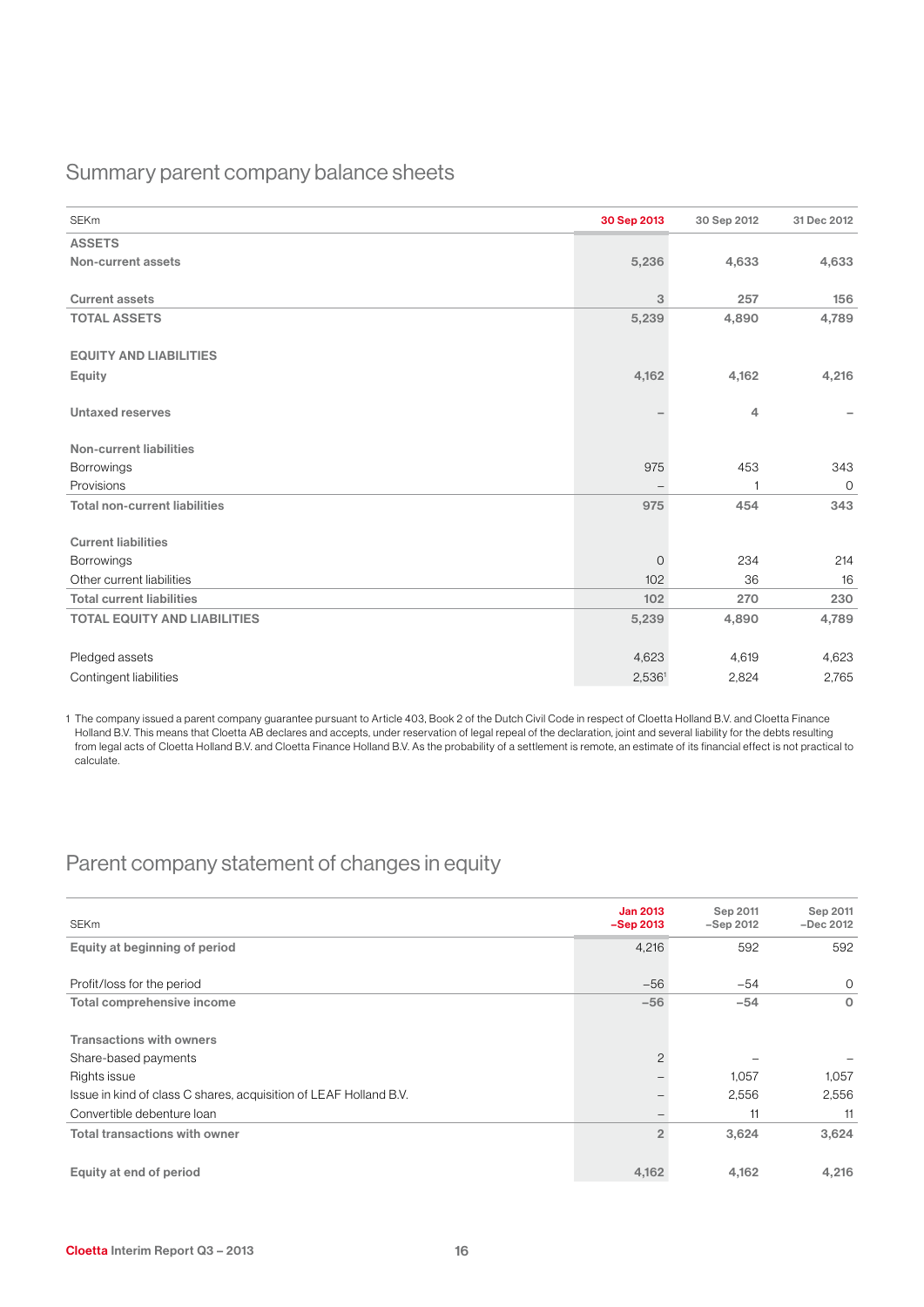### Disclosures, risk factors and accounting policies

#### **DISCLOSURES**

#### Parent Company

Cloetta AB's primary activities include head office functions such as group-wide management and administration. The comments below refer to the period from 1 January 2013 to 30 September 2013. Net sales in the Parent Company reached SEK 55m (52) and referred mainly to intra-group services. Operating profit was SEK –23m (–34). Net financial items totalled SEK –49m (–39). Profit before tax was SEK –72m (–73) and profit after tax was SEK –56m (–54). Cash and cash equivalents and short-term investments amounted to SEK 0m (7).

#### The Cloetta share

Cloetta's class B share is listed on NASDAQ OMX Stockholm, Mid Cap. During the period from 1 January to 30 September 2013, a total of 123,814,269 shares were traded for a combined value of SEK 2,088m, equal to around 44 per cent of the total number of class B shares at the end of the period. The highest quoted bid price during the period from 1 January to 30 September 2013 was SEK 20.10 and the lowest was SEK 13.30. The share price on 30 September 2013 was SEK 18.70 (last price paid). During the period from 1 January to 30 September 2013, the Cloetta share rose by 37 per cent while the NASDAQ OMX Stockholm PI index rose by 16 per cent.

Cloetta's share capital at 30 September 2013 amounted to SEK 1,443,096,495. The total number of shares is 288,619,299, consisting of 9,861,614 class A shares and 278,757,685 class B shares, equal to a quota value of SEK 5 per share.

#### **Shareholders**

On 30 September 2013 Cloetta AB had 5,300 shareholders (5,238 at 30 June 2013). The largest shareholder was AB Malfors Promotor with a holding corresponding to 40.8 per cent of the votes and 22.5 per cent of the share capital in the company. Other institutional investors held 52.3 per cent of the votes and 68.5 per cent of the share capital. Foreign shareholders held 23.5 per cent of the votes and 30.7 per cent of the share capital.

In the third quarter the previous second and third largest shareholders Cidron Pord S.á.r.l. (owned by Nordic Capital Fund V) and Godis Holdings S.á.r.l. (owned by funds under the advisorship of CVC Capital Partners) decreased parts of their shareholdings. As of 30 September AMF is the second largest shareholder with a holding corresponding to 10.5 per cent of the votes and 13.7 per cent of the share capital. The third largest shareholder is Lannebo Fonder with a holding corresponding to 7.4 per cent of the votes and 9.6 per cent of the share capital in the company.

#### Related party transactions

AB Malfors Promotor, Cidron Pord S.á.r.l. and Godis Holdings S.á.r.l are considered to be related parties. Yllop Holding S.A. was considered to be a related party until the second quarter 2012.

Buying and selling of goods and services between Cloetta and the principal shareholders are regarded as related party transactions. During the first quarter Cloetta AB sold a property to Phlisa Metall AB, a subsidiary of AB Malfors Promotor, for a value of SEK 6m, generating a profit of SEK 3m. The property was sold at market value.

The Parent Company has related party transactions with subsidiaries in the Group. The majority of such transactions refer to the sale of services, which for the period from January to September 2013 amounted to SEK 55m (52), equal to 100 per cent of each period's total sales. At 30 September 2013 the Parent Company's receivables from subsidiaries amounted to SEK 592m (232) and liabilities to subsidiaries amounted to SEK 64m (101). Transactions with related parties are priced on marketbased terms.

During the second quarter the long-term share-based incentive plan (LTI 2013) as approved by the Annual General Meeting was introduced. Total costs related to the LTI 2013 that were recognised in the first three quarters amount to SEK 2.3m, of which SEK 0.5m is related to group management.

#### Segment reporting

An operating segment is an identified part of a group that engages in business activities from which it may earn revenues and incur expenses for which discrete financial information is available. The results of operating segments are reviewed regularly by the entity's chief operating decision maker to make decisions about resources to be allocated to the segment and assess its short- and long-term financial performance. Operating segments are reported in a manner consistent with the internal reporting provided to the chief operating decision maker. The CEO, who is responsible for allocating resources and assessing performance of the operating segments, has been identified as the chief operating decision maker that makes strategic decisions.

In the Cloetta Group, four regions (Finland, Scandinavia, Middle and South) have been identified as the Group's operating segments. The vast majority of sales take place within the sugar confectionery markets of Western Europe, which are comparable. It is the management's goal to optimise production efficiency through homogeneity in the production processes in the Group's different production facilities, regardless of their locations. Because the Group has only sales in the segments for sugar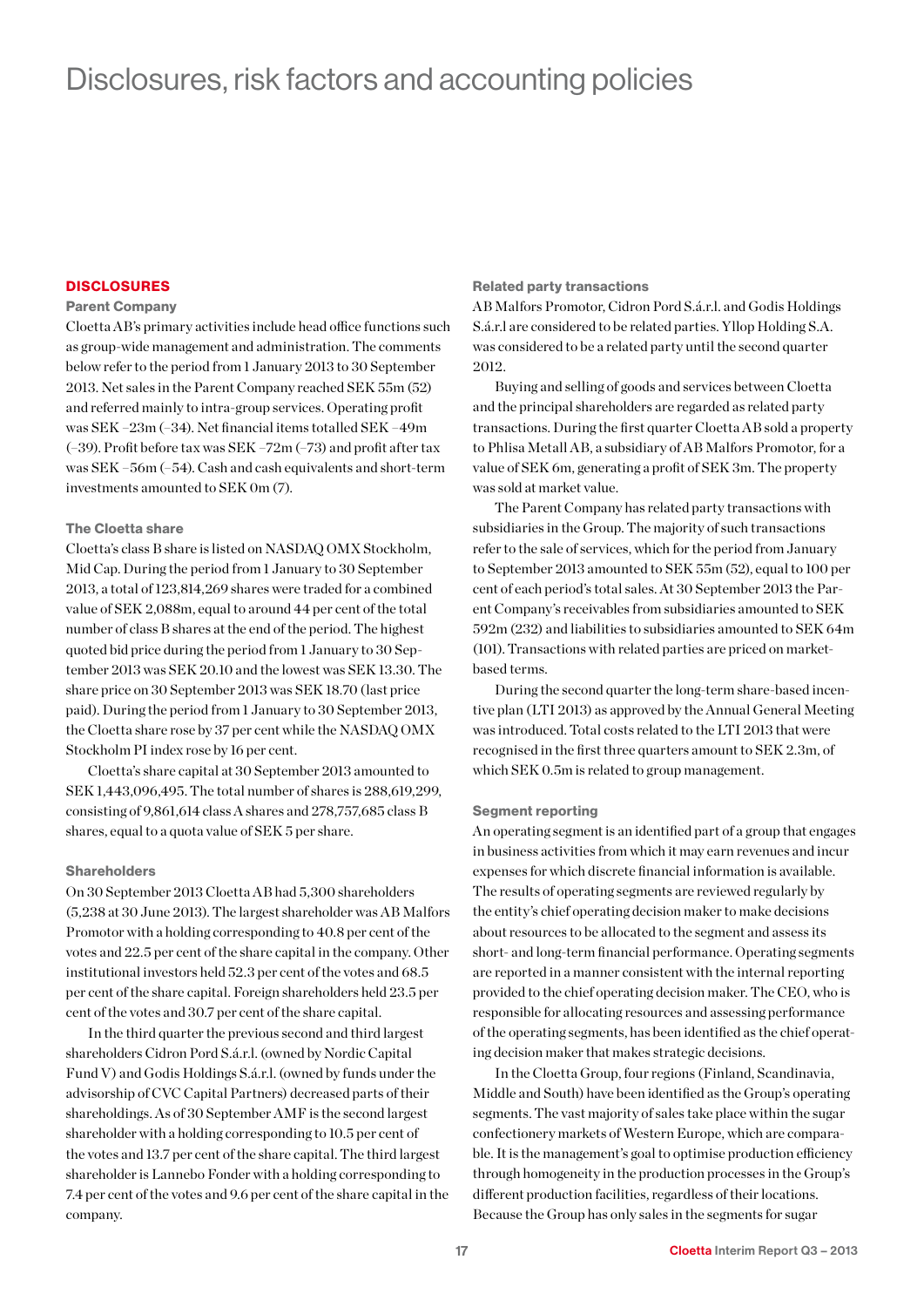confectionery, chocolate products, chewing gum and pastilles, the Group's markets and types of customers are similar. Furthermore, the Group has an integrated distribution network and supply chain organisation. The identified operating segments are therefore assessed to have similar economic characteristics.

As a result of the similarities between the different regions, the operating segments have been aggregated into one reportable segment for purposes of financial reporting.

#### Taxes

The effective tax rate for the first three quarters was 6 per cent. The difference compared to the Swedish corporate tax rate of 22 per cent is mainly explained by a positive effect resulting from the 2012 corporate tax filings and changes in local tax regulations, which were partly offset by a negative effect resulting from non-deductible expenses. Cloetta's deferred tax balances have been measured using the enacted tax rates.

#### RISK FACTORS

Cloetta is an internationally active company that is exposed to a number of market and financial risks. All identified risks are monitored continuously and, if needed, risk mitigating measures are taken to limit their impact. The most relevant risk factors are described in the annual report for 2012 and consist of industry and market-related risks, operational risks and financial risks. Compared to the annual report for 2012, which was issued on 15 March 2013, no new risks have been identified.

#### ACCOUNTING POLICIES

The consolidated financial statements are presented in accordance with the International Financial Reporting Standards (IFRS) established by the International Accounting Standards Board (IASB) and the interpretations issued by the IFRS Interpretations Committee (IFRIC) which have been endorsed by the European Commission for application in the EU. The applied standards and interpretations are those that were in force and had been endorsed by the EU at 1 January 2013. Furthermore, the Swedish Financial Reporting Board's recommendation RFR 1, Supplementary Accounting Rules for Groups, has been applied.

The consolidated interim report is presented in accordance with IAS 34, Interim Financial Reporting, and in compliance with the relevant provisions in the Swedish Annual Accounts Act and the Swedish Securities Market Act. The interim report for the Parent Company has been prepared in accordance with the Swedish Annual Accounts Act and the Swedish Securities Market Act, which are consistent with the provisions in recommendation RFR 2, Accounting for Legal Entities.

The same accounting and valuation methods have been applied as in the most recent annual report. The only items recognised at fair value after initial recognition are the interest rate swaps categorised at level 2 of the fair value hierarchy in all periods presented, the forward contract to repurchase own shares related to the Long-Term Incentive plan categorised at level 2 and the contingent earn-out liability related to the acquisition of FTF Sweets Ltd. categorised at level 3, as well as assets held for sale, in case the fair value less cost to sell is below the carrying amount.

The fair values of the financial assets (loans and receivables) and liabilities measured at amortised cost are approximately equal to their carrying amounts.

The fair value of financial assets and liabilities for measurement purposes is estimated by discounting the future contractual cash flows at the current market interest rate that is available to the Group for similar financial instruments. The fair value derived is used as the carrying amount.

IFRS 7 requires disclosure of fair value measurements by level according to the following fair value measurement hierarchy.

- $\blacktriangleright$  Quoted prices (unadjusted) in active markets for identical assets or liabilities (level 1).
- Inputs other than quoted prices included within level  $1$  that are observable for the asset or liability, either directly (that is, as prices) or indirectly (that is, derived from prices) (level 2).
- $\blacktriangleright$  Inputs for the asset or liability that are not based on observable market data (that is, unobservable inputs) (level 3).

#### The following table presents the Group's financial instruments that are measured at fair value as per 30 September 2013

| <b>SEKm</b>                                                    | Level 1 | Level 2 Level 3 |    | Total            |
|----------------------------------------------------------------|---------|-----------------|----|------------------|
| Assets                                                         |         |                 |    |                  |
| Financial assets at fair value<br>through profit and loss      |         |                 |    |                  |
| • Interest rate swaps                                          |         | ∩               |    | $\left( \right)$ |
| <b>Total assets</b>                                            |         | Ω               |    |                  |
| Liabilities                                                    |         |                 |    |                  |
| Financial liabilities at fair value<br>through profit and loss |         |                 |    |                  |
| • Interest rate swaps                                          |         | 5               |    | 5                |
| • Forward contract to repurchase<br>own shares                 |         | 19              |    | 19               |
| • Contingent earn-out liability                                |         |                 | 12 | 12               |
| <b>Total liabilities</b>                                       |         | 24              | 12 | 36               |

The fair value of financial instruments that are not traded in an active market (for example, over-the-counter derivatives) is determined by using valuation techniques. These valuation techniques maximise the use of observable market data where it is available and rely as little as possible on entity-specific estimates. If all significant inputs required to determine the fair value of an instrument are observable, the instrument is included in level 2. The valuation of the instruments is based on quoted market prices but the underlying swap amounts are based on the specific requirements of the Group. These instruments are therefore included in level 2. The fair value measurement of the earn-out liability requires use of significant unobservable inputs and is thereby categorised at level 3.

Specific valuation techniques used to value financial instruments include:

- $\triangleright$  Quoted market prices or dealer quotes for similar instruments.
- $\blacktriangleright$  The fair value of interest rate swaps is calculated as the present value of the estimated future cash flows based on observable yield curves.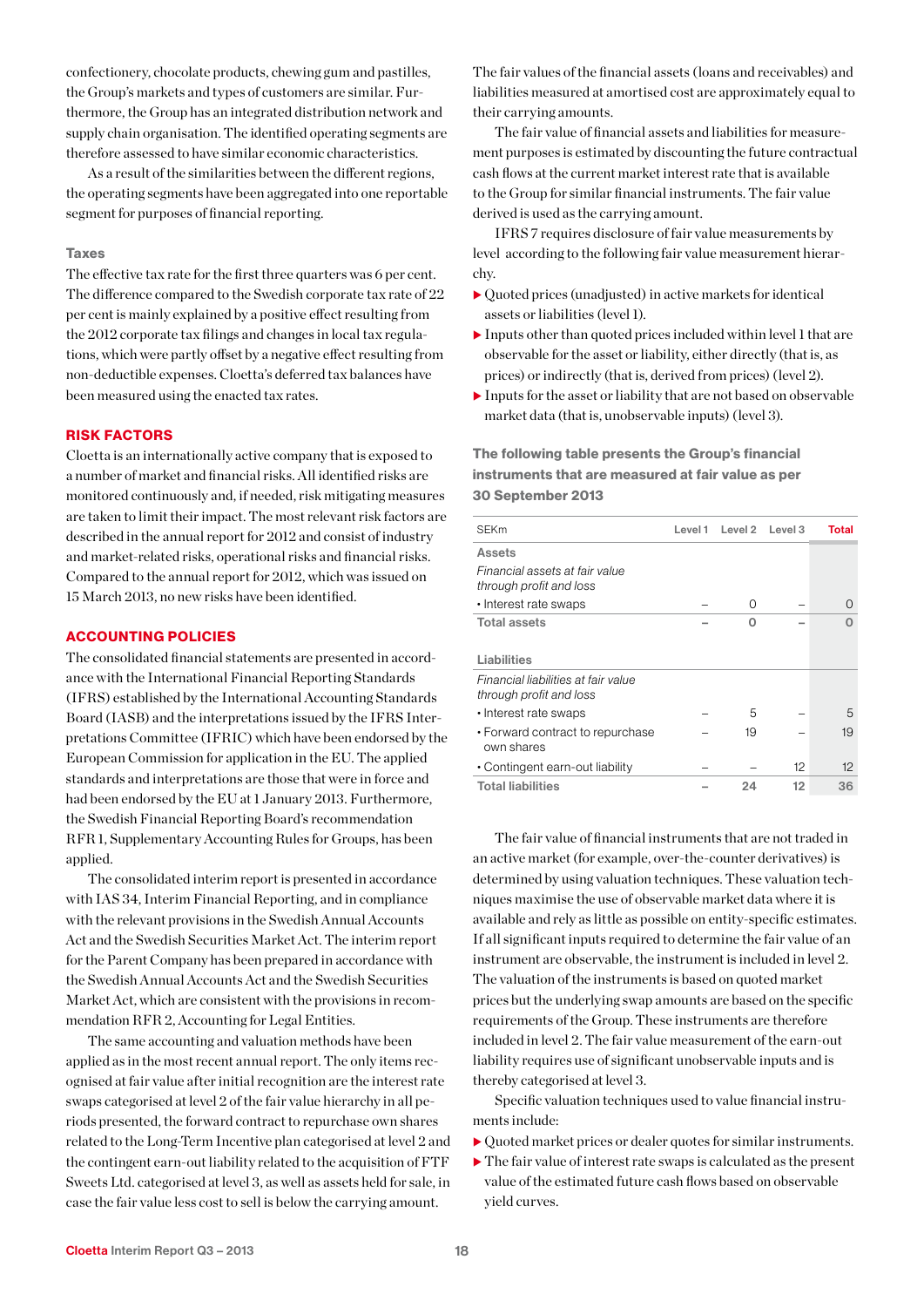- $\blacktriangleright$  The fair value of forward foreign exchange contracts is determined using forward exchange rates on the balance sheet date, with the resulting value discounted back to present value.
- $\triangleright$  Other techniques, such as discounted cash flow analysis, are used to determine fair value for the remaining financial instruments.

For the interest rate swaps and the forward contract to repurchase own shares, see the paragraph on financial position on page 6. For detailed information about the accounting policies, see Cloetta's annual report for 2012 at www.cloetta.com.

Key impact on financial information due to change in accounting policy

IAS 19R is applied with effect from 1 January 2012. As a consequence of the application of IAS 19R, the comparative figures at 30 September 2012 have been restated for equity by SEK –19m, other provisions by SEK 25m and deferred tax assets by SEK 6m. Changed accounting standards

The company has applied the revised IAS 1 and IFRS 13 with effect from the first quarter 2013. The changes in these standards have not had any impact on recognition or measurement, but have affected the presentation of other comprehensive income (OCI) and some additional disclosure requirements through the revision of IAS 34. The changes in IFRS 10, IFRS 11 and IFRS 12 which have been endorsed by the EU and are effective as of 1 January 2014 have not yet been adopted by the company.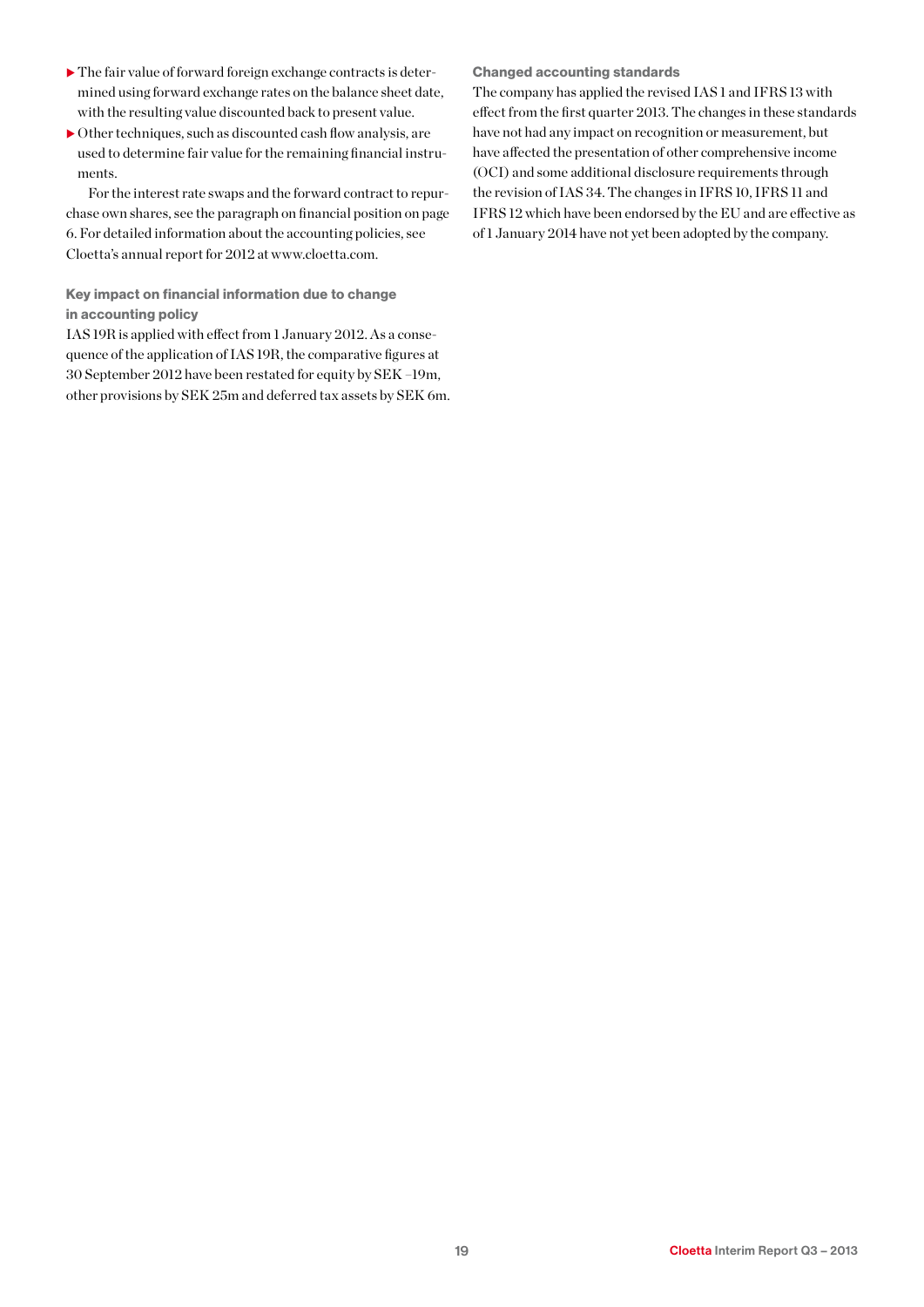# **Definitions**

| General                                           | All amounts in the tables are presented in SEK millions unless otherwise stated. All amounts<br>in brackets () represent comparable figures for the same period of the prior year, unless<br>otherwise stated.                                                                                                                     |  |
|---------------------------------------------------|------------------------------------------------------------------------------------------------------------------------------------------------------------------------------------------------------------------------------------------------------------------------------------------------------------------------------------|--|
| <b>Margins</b>                                    |                                                                                                                                                                                                                                                                                                                                    |  |
| <b>EBITDA</b> margin                              | EBITDA expressed as a percentage of net sales.                                                                                                                                                                                                                                                                                     |  |
| Gross margin                                      | Net sales less cost of goods sold as a percentage of net sales.                                                                                                                                                                                                                                                                    |  |
| <b>Operating margin (EBIT margin)</b>             | Operating profit expressed as a percentage of net sales.                                                                                                                                                                                                                                                                           |  |
| Profit margin                                     | Profit/loss before tax expressed as a percentage of net sales.                                                                                                                                                                                                                                                                     |  |
| <b>Return</b>                                     |                                                                                                                                                                                                                                                                                                                                    |  |
| Cash conversion                                   | Underlying EBITDA less capital expenditures as a percentage of underlying EBITDA.                                                                                                                                                                                                                                                  |  |
| Return on capital employed                        | Operating profit plus financial income as a percentage of average capital employed.                                                                                                                                                                                                                                                |  |
| Return on equity                                  | Profit for the period as a percentage of total equity.                                                                                                                                                                                                                                                                             |  |
| <b>Capital structure</b>                          |                                                                                                                                                                                                                                                                                                                                    |  |
| Capital employed                                  | Total assets less interest-free liabilities (including deferred tax).                                                                                                                                                                                                                                                              |  |
| Equity/assets ratio                               | Equity at the end of the period as a percentage of total assets.                                                                                                                                                                                                                                                                   |  |
| Gross debt                                        | Gross current and non-current borrowings including credit overdraft facility, derivative<br>financial instruments and interest payables.                                                                                                                                                                                           |  |
| Net debt                                          | Gross debt less cash and cash equivalents.                                                                                                                                                                                                                                                                                         |  |
| Net debt/equity ratio                             | Net debt at the end of the period divided by equity at the end of the period.                                                                                                                                                                                                                                                      |  |
| Working capital                                   | Total inventories and trade and other receivables adjusted for trade and other payables.                                                                                                                                                                                                                                           |  |
| Data per share                                    |                                                                                                                                                                                                                                                                                                                                    |  |
| Earnings per share                                | Profit for the period divided by the average number of shares.                                                                                                                                                                                                                                                                     |  |
| <b>Other definitions</b>                          |                                                                                                                                                                                                                                                                                                                                    |  |
| <b>EBIT</b>                                       | Operating profit or earnings before interest and taxes.                                                                                                                                                                                                                                                                            |  |
| <b>EBITDA</b>                                     | Operating profit before depreciation and amortisation.                                                                                                                                                                                                                                                                             |  |
| Items affecting comparability                     | Items affecting comparability refer to non-recurring items.                                                                                                                                                                                                                                                                        |  |
| Net sales, change                                 | Net sales as a percentage of net sales in the comparative period of the previous year.                                                                                                                                                                                                                                             |  |
| Underlying net sales, EBIT,<br><b>EBIT</b> margin | The underlying figures are based on constant exchange rates and the current structure<br>(excluding the distribution business in Belgium and a third-party distribution agreement in<br>Italy) and excluding items affecting comparability. Includes the former Cloetta's historical<br>financial values for better comparability. |  |

# **Glossary**

| Factory restructurings /<br>restructurings | Due to excess capacity, Cloetta has closed factories in Sweden, Denmark and Finland<br>during 2012/2013. In 2014 the factory in Gävle will also be closed and its production moved<br>to Ljungsbro, Sweden and Levice, Slovakia                                                                                                     |
|--------------------------------------------|-------------------------------------------------------------------------------------------------------------------------------------------------------------------------------------------------------------------------------------------------------------------------------------------------------------------------------------|
| Integration                                | Cloetta and LEAF were merged on 15 February 2012. The integration has primarily<br>consisted of processes to form a new common culture, but also of restructuring of the com-<br>mercial organisation and administration in Sweden, rationalisation of warehouse operations<br>in Scandinavia and insourcing of third-party brands. |

# Exchange rates

|                    | 30 Sep 2013 | 30 Sep 2012 | 31 Dec 2012 |
|--------------------|-------------|-------------|-------------|
| EUR, average       | 8.5800      | 8.7247      | 8.6958      |
| EUR, end of period | 8.6500      | 8.4350      | 8.5750      |
| NOK, average       | 1.1192      | 1.1624      | 1.1643      |
| NOK, end of period | 1.0672      | 1.1461      | 1.1667      |
| GBP, average       | 10.0838     | 10.7672     | 10.7435     |
| GBP, end of period | 10.3593     | 10.5821     | 10.5215     |
| DKK, average       | 1.1507      | 1.1730      | 1.1682      |
| DKK, end of period | 1.1599      | 1.1315      | 1.1495      |